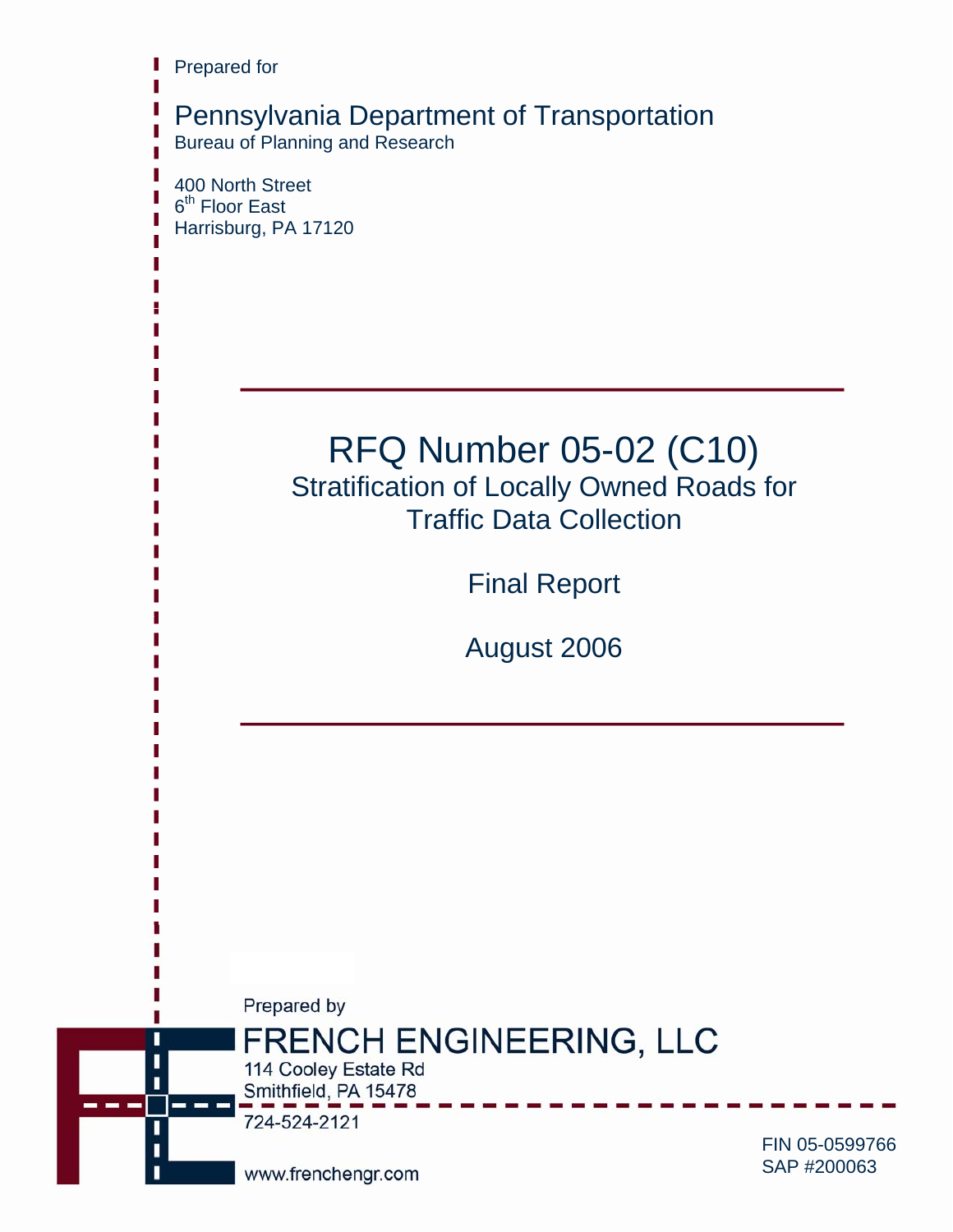**Technical Report Documentation Page**

| 1. Report No.                                                                                                                                                                                                                                                                                                                                                                                                                                                                                                                                                                                                                                                                                                                                                                                                                                                                                                                                                                                                                                                                                                                                                                                                                                                                                                                                                                                                                                                                               | 2. Government Accession No.   | 3. Recipient's Catalog No.                        |  |  |
|---------------------------------------------------------------------------------------------------------------------------------------------------------------------------------------------------------------------------------------------------------------------------------------------------------------------------------------------------------------------------------------------------------------------------------------------------------------------------------------------------------------------------------------------------------------------------------------------------------------------------------------------------------------------------------------------------------------------------------------------------------------------------------------------------------------------------------------------------------------------------------------------------------------------------------------------------------------------------------------------------------------------------------------------------------------------------------------------------------------------------------------------------------------------------------------------------------------------------------------------------------------------------------------------------------------------------------------------------------------------------------------------------------------------------------------------------------------------------------------------|-------------------------------|---------------------------------------------------|--|--|
| FHWA-PA-2006-009-050210                                                                                                                                                                                                                                                                                                                                                                                                                                                                                                                                                                                                                                                                                                                                                                                                                                                                                                                                                                                                                                                                                                                                                                                                                                                                                                                                                                                                                                                                     |                               |                                                   |  |  |
| 4. Title and Subtitle                                                                                                                                                                                                                                                                                                                                                                                                                                                                                                                                                                                                                                                                                                                                                                                                                                                                                                                                                                                                                                                                                                                                                                                                                                                                                                                                                                                                                                                                       | 5. Report Date<br>August 2006 |                                                   |  |  |
| <b>Stratification of Locally Owned Roads for Traffic Data Collection</b>                                                                                                                                                                                                                                                                                                                                                                                                                                                                                                                                                                                                                                                                                                                                                                                                                                                                                                                                                                                                                                                                                                                                                                                                                                                                                                                                                                                                                    |                               | 6. Performing Organization Code                   |  |  |
| 7. Author(s)<br>Lloyd J. French, Ph.D., P.E. and Millie S. French, P.E.                                                                                                                                                                                                                                                                                                                                                                                                                                                                                                                                                                                                                                                                                                                                                                                                                                                                                                                                                                                                                                                                                                                                                                                                                                                                                                                                                                                                                     |                               | 8. Performing Organization Report No.<br>CE/ST 29 |  |  |
| 9. Performing Organization Name and Address                                                                                                                                                                                                                                                                                                                                                                                                                                                                                                                                                                                                                                                                                                                                                                                                                                                                                                                                                                                                                                                                                                                                                                                                                                                                                                                                                                                                                                                 |                               | 10. Work Unit No. (TRAIS)                         |  |  |
| French Engineering, LLC<br>114 Cooley Estate Road<br>Smithfield, PA 15478                                                                                                                                                                                                                                                                                                                                                                                                                                                                                                                                                                                                                                                                                                                                                                                                                                                                                                                                                                                                                                                                                                                                                                                                                                                                                                                                                                                                                   |                               | 11. Contract or Grant No.                         |  |  |
| 12. Sponsoring Agency Name and Address                                                                                                                                                                                                                                                                                                                                                                                                                                                                                                                                                                                                                                                                                                                                                                                                                                                                                                                                                                                                                                                                                                                                                                                                                                                                                                                                                                                                                                                      |                               | 13. Type of Report and Period Covered             |  |  |
| The Pennsylvania Department of Transportation<br>Bureau of Planning and Research                                                                                                                                                                                                                                                                                                                                                                                                                                                                                                                                                                                                                                                                                                                                                                                                                                                                                                                                                                                                                                                                                                                                                                                                                                                                                                                                                                                                            |                               | <b>Final Report</b>                               |  |  |
| Commonwealth Keystone Building<br>400 North Street, 6 <sup>th</sup> Floor<br>Harrisburg, PA 17120-0064                                                                                                                                                                                                                                                                                                                                                                                                                                                                                                                                                                                                                                                                                                                                                                                                                                                                                                                                                                                                                                                                                                                                                                                                                                                                                                                                                                                      |                               | 14. Sponsoring Agency Code                        |  |  |
| 15. Supplementary Notes                                                                                                                                                                                                                                                                                                                                                                                                                                                                                                                                                                                                                                                                                                                                                                                                                                                                                                                                                                                                                                                                                                                                                                                                                                                                                                                                                                                                                                                                     |                               |                                                   |  |  |
| 16. Abstract<br>In Pennsylvania, there are over 72,000 miles roadways owned by 2,565 municipalities that are not on the Federal-aid system, and<br>are classified as local roads. Currently, the Pennsylvania Department of Transportation (PennDOT) does not have a systematic<br>approach to monitoring the traffic volumes on this portion of the highway system to produce estimates of vehicle-miles traveled<br>(VMT). Federal guidelines such as the Highway Performance Monitoring System (HPMS) Field Manual and Traffic Monitoring<br>Guide (TMG) are of some benefit but provide the most complete and detailed guidance for higher class facilities.<br>This research project aimed to determine a sampling method to collect the data required to produce VMT estimates on local roads<br>owned by municipalities. The proposed research methodology built upon (1) the guidance contained in the TMG and HPMS Field<br>Manual; (2) the experiences of others as discovered through a survey of state DOTs; (3) and an extensive literature search, to<br>develop a plan specific to the circumstances facing PennDOT. It was designed to be feasible within the resources PennDOT has<br>available to devote to local road monitoring, and to provide a foundation of data upon which VMT estimates could be made at the<br>county level for each urban / rural code. The end result was a plan that contained 7,171 count stations spread proportionally over<br>152 strata. |                               |                                                   |  |  |

| 17. Key Words                                                             |                                      | <b>18. Distribution Statement</b>                                                                                        |                                           |
|---------------------------------------------------------------------------|--------------------------------------|--------------------------------------------------------------------------------------------------------------------------|-------------------------------------------|
| Local Roads, Traffic Volume Monitoring, Statewide, Vehicle Miles Traveled |                                      | No restrictions. This document is available<br>from the National Technical Information Service,<br>Springfield, VA 22161 |                                           |
| 19. Security Classif. (of this report)                                    | 20. Security Classif. (of this page) | 21. No. of Pages                                                                                                         | 22. Price                                 |
| Unclassified                                                              | Unclassified                         | 37                                                                                                                       |                                           |
| <b>Form DOT F 1700.7</b><br>$(8-72)$                                      |                                      |                                                                                                                          | Reproduction of completed page authorized |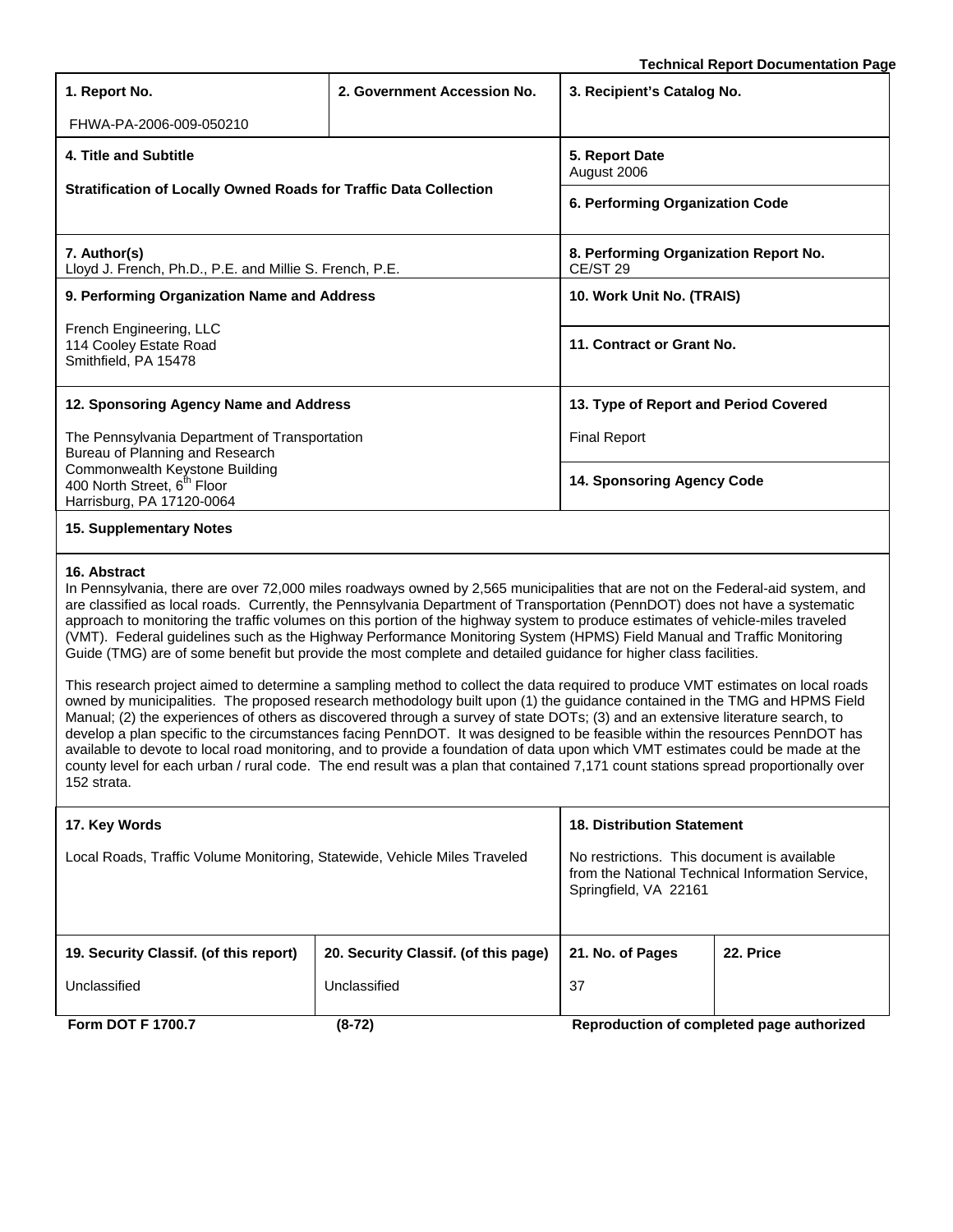#### **EXECUTIVE SUMMARY**

In Pennsylvania, there are over 72,000 miles roadways owned by 2,565 municipalities which are not on the Federal-aid system, and are classified as local roads. Currently, the Pennsylvania Department of Transportation (PennDOT) does not have a systematic approach to monitoring the traffic volumes on this portion of the highway system to produce estimates of vehicle-miles traveled (VMT). Federal guidelines such as the Highway Performance Monitoring System (HPMS) Field Manual and Traffic Monitoring Guide (TMG) are of some benefit, but their guidance is more oriented towards higher class facilities.

This research project aimed to determine a sampling method to collect the data required to produce VMT estimates on local roads owned by municipalities. The plan was tailored to the specific needs of PennDOT, and was built upon (1) the guidance contained in the TMG and HPMS Field Manual; (2) the experiences of others as discovered through a survey of state DOTs; (3) and an extensive literature search.

Establishing the sample panel selection methodology essentially involved deciding on the variables by which the local roads would be stratified and the sample sizes within each stratum. The roadway network, which was provided from the Municipal Services database, was already segmented, eliminating the need for this step. Once the sample panel selection methodology was in place, it then became a matter of randomly drawing the required sample from each strata.

Since the research team did not have confidence in the potential surrogate measures for AADT, it was decided to stratify the roadway segments according to the manner in which the VMT estimates would be made. It was indicated by the Department that VMT estimates would be made at the county level for each of the four urban / rural codes. Therefore, this scheme was selected as the basis for stratifying the roadway segments.

This approach was designed to be feasible within the resources PennDOT has available to devote to local road monitoring, and to provide a foundation of data upon which VMT estimates could be made at the county level for each urban / rural code. The end result was a plan that contained 7,171 count stations spread proportionally over 152 strata.

PennDOT can begin collecting AADT counts at the locations identified in the sample panel immediately. It should be noted that in 88 of the municipalities, specific locations will need to be selected by the Department, as a segmented database was not available for these municipalities. Also, none of the count locations within the selected segments have been identified. This should be done by the data collection technicians in the field at the time of data collection, as it is a function of the type of equipment used in the data collection.

It is anticipated that the 7,171 counts will be spread out over a time frame of up to 10 years. However, PennDOT will likely do as many as feasible at the kick-off of this endeavor. The Department should re-evaluate the overall number of counts, and the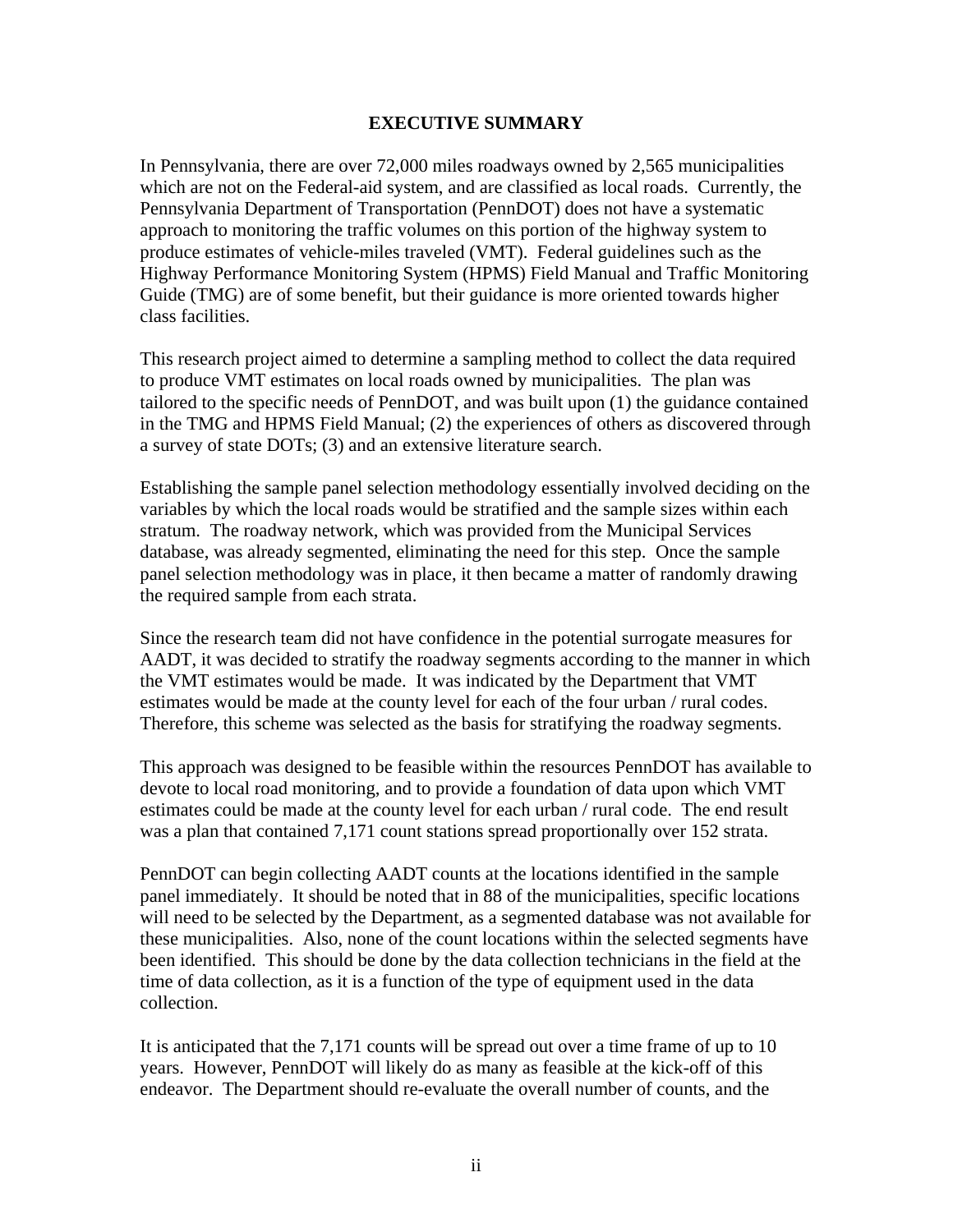sample size in each stratum at various times over the data collection process. Of particular importance will be precision analysis when 45 counts are accumulated in a given strata, and the coefficient of variation for the AADT data within each strata. The plan presented in this research is a starting point that was not based on any statistical analysis of local road AADT data. It can be revised as appropriate once data become available.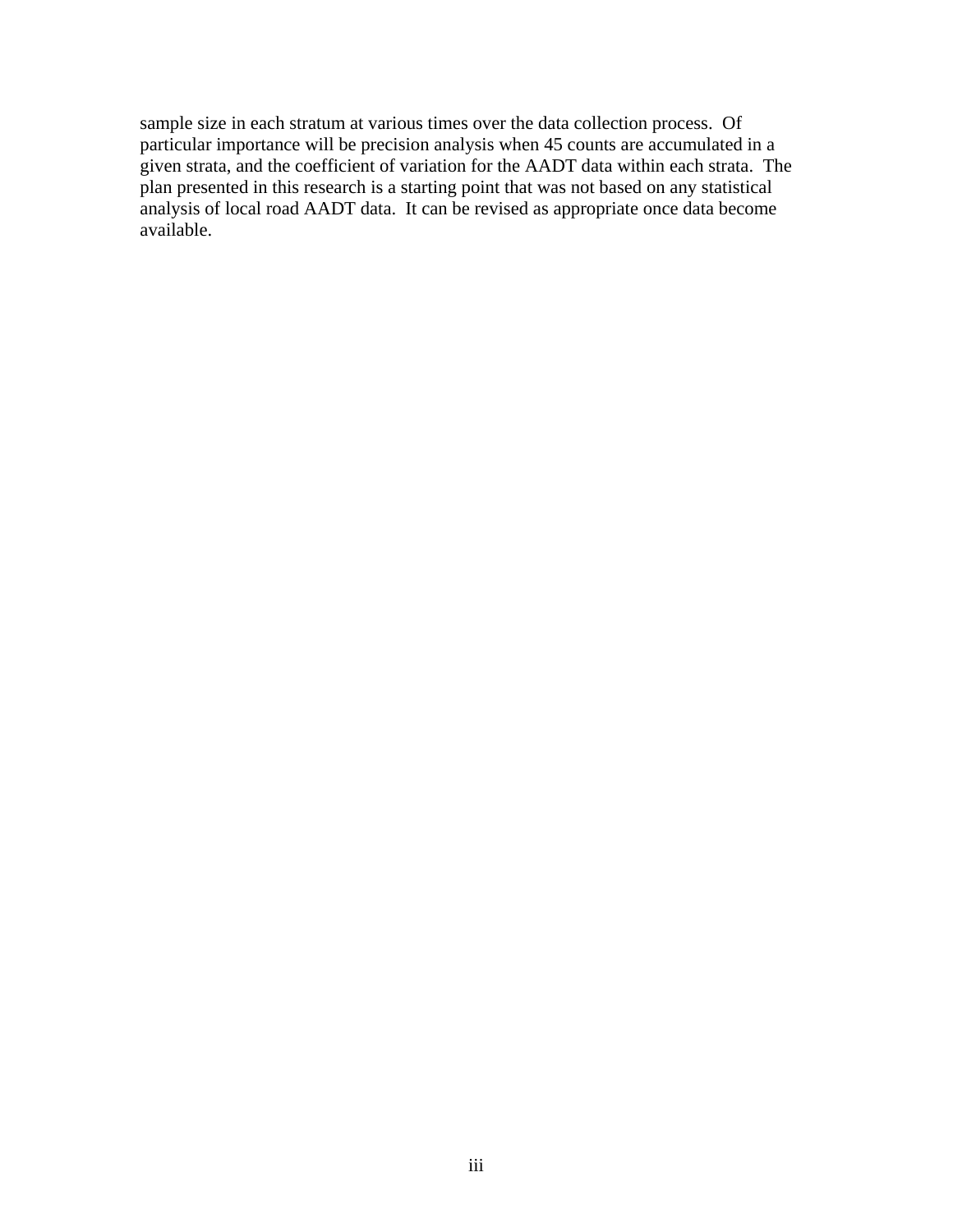# **TABLE OF CONTENTS**

| <b>CHAPTER 2- BACKGROUND INFORMATION AND REVIEW OF STATES'</b> |    |
|----------------------------------------------------------------|----|
|                                                                |    |
|                                                                |    |
|                                                                |    |
|                                                                |    |
|                                                                |    |
|                                                                |    |
|                                                                |    |
|                                                                |    |
|                                                                |    |
|                                                                |    |
|                                                                |    |
|                                                                |    |
| <b>CHAPTER 3 - SAMPLE PANEL METHODOLOGY DEVELOPMENT AND</b>    |    |
|                                                                |    |
|                                                                |    |
|                                                                |    |
|                                                                |    |
|                                                                |    |
|                                                                |    |
|                                                                |    |
|                                                                |    |
|                                                                |    |
|                                                                |    |
|                                                                |    |
|                                                                |    |
|                                                                | 31 |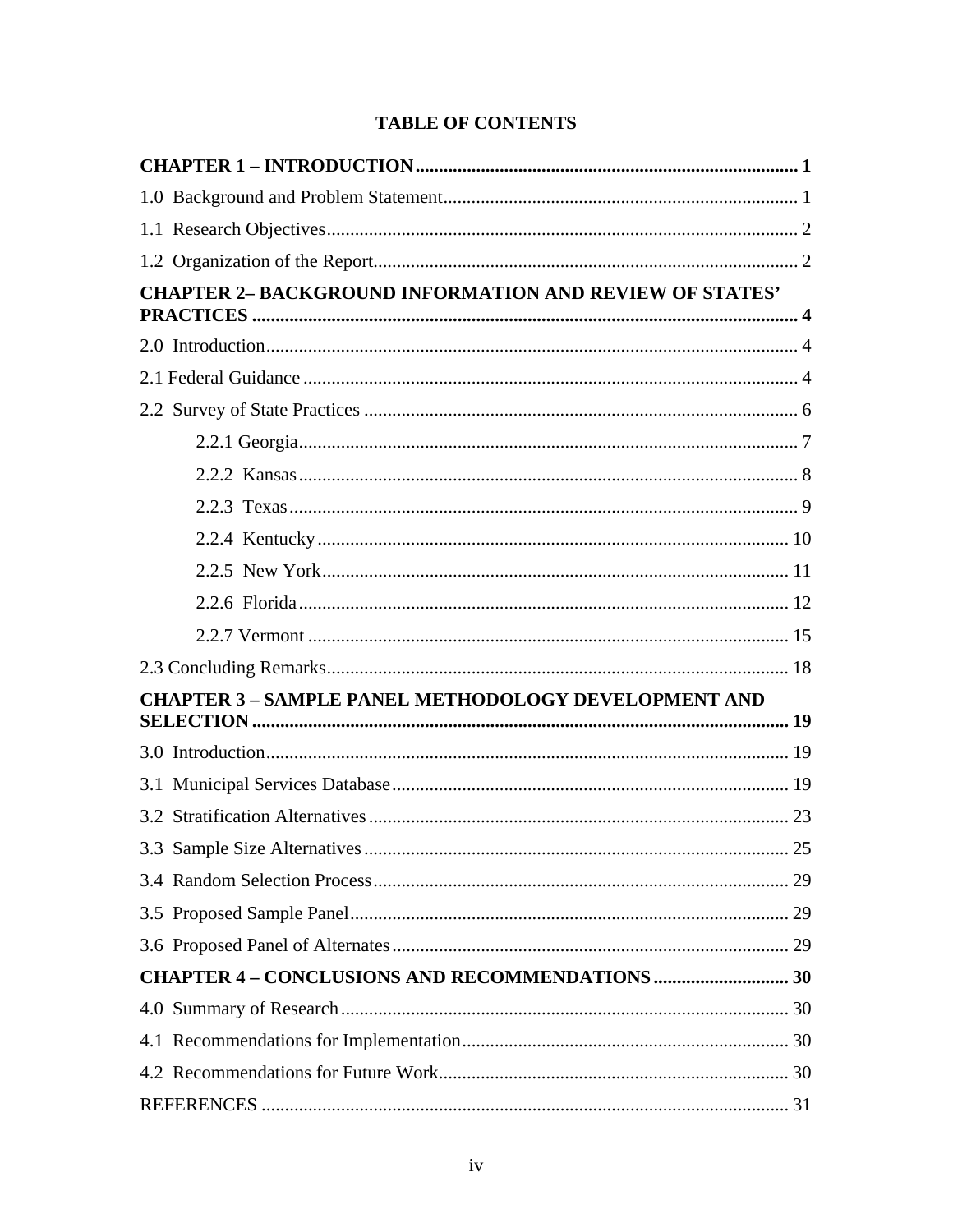# **LIST OF TABLES**

| Table 2-3 Overview of the Gasoline Sales and Average Vehicle Mileage Approach14 |
|---------------------------------------------------------------------------------|
|                                                                                 |
| Table 2-5 Key Statistics from the Vermont Local Road Monitoring Program  16     |
|                                                                                 |
| Table 2-7 Precision Rates for VMT for Urban Local Roads in Vermont  17          |
| Table 3-1 Local Road Mileage According to the Selected Stratification Scheme 24 |
|                                                                                 |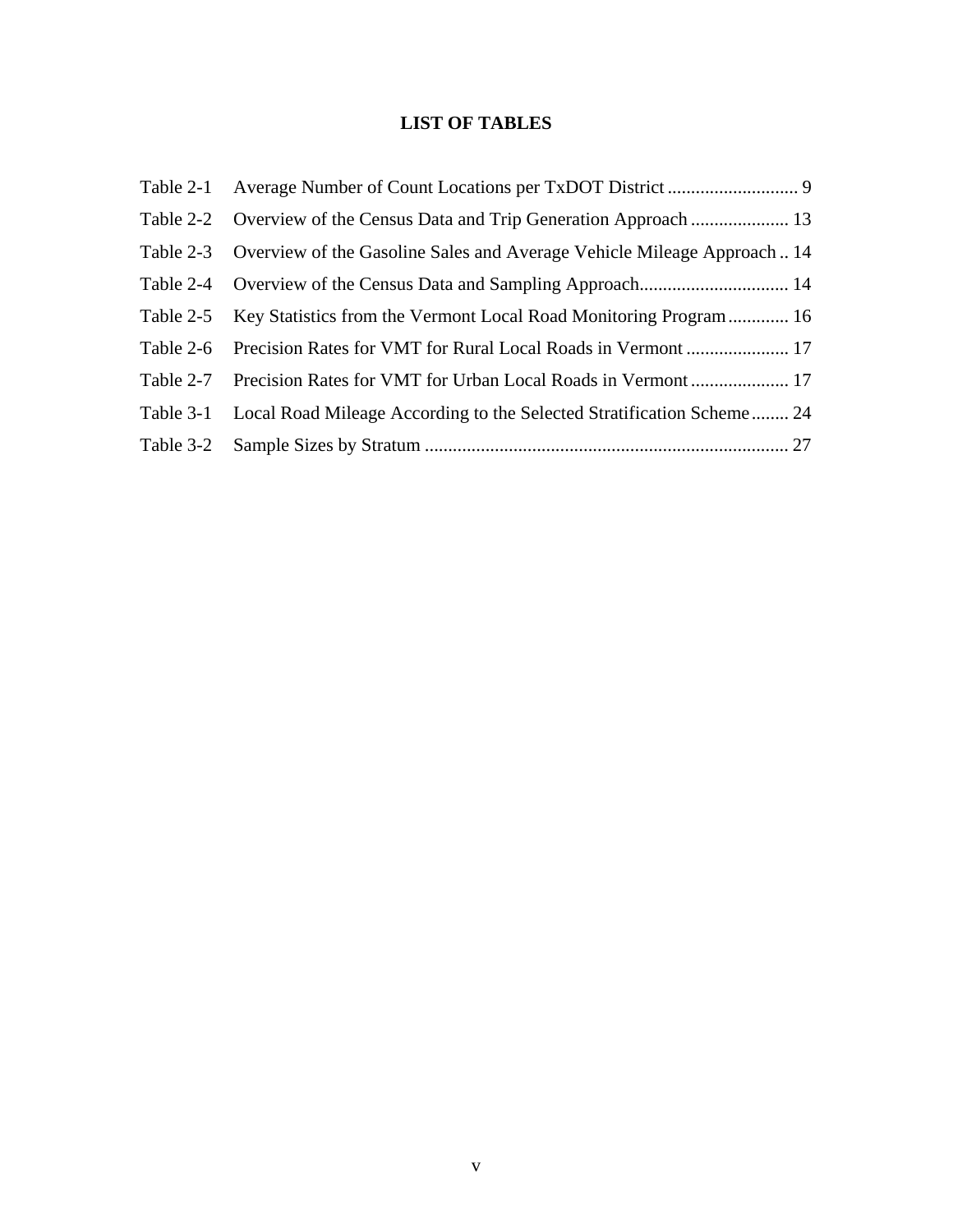#### **CHAPTER 1 – INTRODUCTION**

#### **1.0 Background and Problem Statement**

The Pennsylvania Department of Transportation executes an extensive statewide traffic volume monitoring program in compliance with Federal Highway Administration (FHWA) guidelines. The foundations of this program are the continuous count program at the statewide automatic traffic recorder (ATR) locations, the Highway Performance Monitoring System (HPMS) counts, and additional coverage counts.

The Traffic Monitoring Guide (TMG), issued by FHWA and last released in 2001, provides guidance on the design and execution of a statewide traffic volume monitoring program for estimating vehicle-miles traveled (VMT). For higher classified roads, recommendations for sampling include counts that are a minimum duration of 48-hours and occur on a maximum three-year cycle. The basis for this sampling strategy is a framework in which AADT is projected from short-term counts using a series of factors to adjust for temporal variations.

Chapter VII of the HPMS Field Manual (FHWA, 2000) also provides guidance on the design of the HPMS data collection program. Specifically, it lays out detailed procedures for the stratification of the roadway network and selection of a sample panel. This includes an equation for the computation of required sample size. The general methodology to be followed in developing the sample panel is straightforward and readily understood. However, three factors complicate this effort when the network to be monitored is locally-owned and locally-classified. First, both the HPMS Field Manual and the TMG lack sufficient guidance for local roads. In both instances, the guidance provided for the higher class facilities is more complete, detailed, and is presented with more confidence. Second, segmenting and stratifying the system, at least for higher class facilities, requires existing AADT data, which is not available for the local road system. Third, in Pennsylvania, there are over 72,000 miles roadways owned by 2,565 municipalities that are not on the Federal-aid system, and are classified as local roads. The sheer magnitude of this problem can present issues because it involves working with a very large database.

These three issues suggest that serious consideration is warranted before designing a sampling strategy for collecting traffic data for the purpose of estimating VMT on local roads. **The purpose of this research is to determine a sampling method to collect the data required to produce VMT estimates on local roads owned by municipalities.**  The proposed research methodology is to build on the guidance contained in the TMG and HPMS Field Manual, and to develop a program specifically for Pennsylvania by (1) leveraging the experiences of others, as discovered through a targeted survey of peer state DOTs and an extensive literature search and (2) by customizing the program to the specific circumstances facing PennDOT.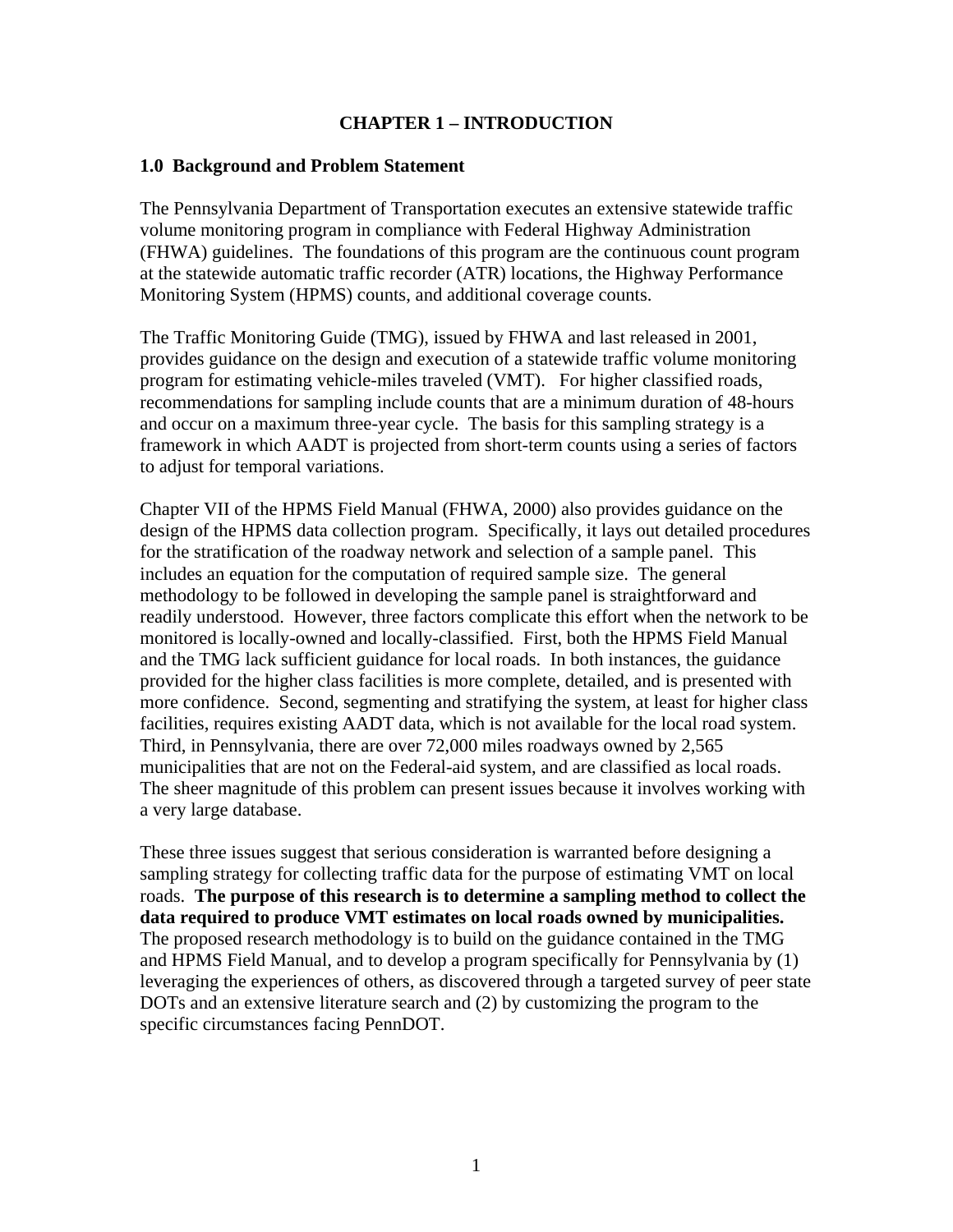#### **1.1 Research Objectives**

The overall goal of this research is to determine a sampling method to collect the data required to estimate VMT on locally-owned, locally-functionally classified roads. To that end, a research methodology is executed that is focused on determining and capitalizing on the experiences and progress made by others in this regard. The following objectives are proposed:

- To thoroughly review the Traffic Monitoring Guide (TMG) and HPMS Field Manual to determine the guiding principles of statewide traffic volume monitoring that are applicable to low volume, locally-owned, or locally-classified roads. Additionally, to review the HPMS Field Manual to identify the procedures for developing a sample panel for HPMS data collection.
- To conduct a literature review of research related to statewide traffic volume monitoring as it relates to low volume, locally-owned roads, or locally-classified roads.
- To conduct a targeted survey of other state DOTs to determine how other states monitor these roads in compliance with HPMS requirements.
- To synthesize the findings of the literature review (including the TMG and HPMS Field Manual) and survey in the development of a methodology for establishing a sample panel for the local road system in Pennsylvania. The target result will be a sampling strategy that is scientifically-based and one that can be accomplished within the resources available to PennDOT.
- To use the Municipal Services database maintained by the Department to randomly select a sample panel and panel of alternates according to the established methodology. The Municipal Services Database contains most of the municipal-owned roadway links and includes the following attributes: County; Municipality; Road Name; Beginning and Ending Termini of the Road; Length; and Urban/Rural location. Special considerations will be needed for those municipalities that do not yet have their roadways in the Municipal Services Database.
- To provide a final report, *Ideas Have Consequences* form, and a technology transfer session.

## **1.2 Organization of the Report**

Chapter 1 provides an overview of the project, including the problem statement and the research objectives. Chapter 2 documents the literature review and background information on sampling strategies for local road traffic monitoring. Chapter 3 describes the work performed in developing a sampling strategy, along with the final strata, sample sizes, and sampling process. Chapter 4 concludes this report with final remarks and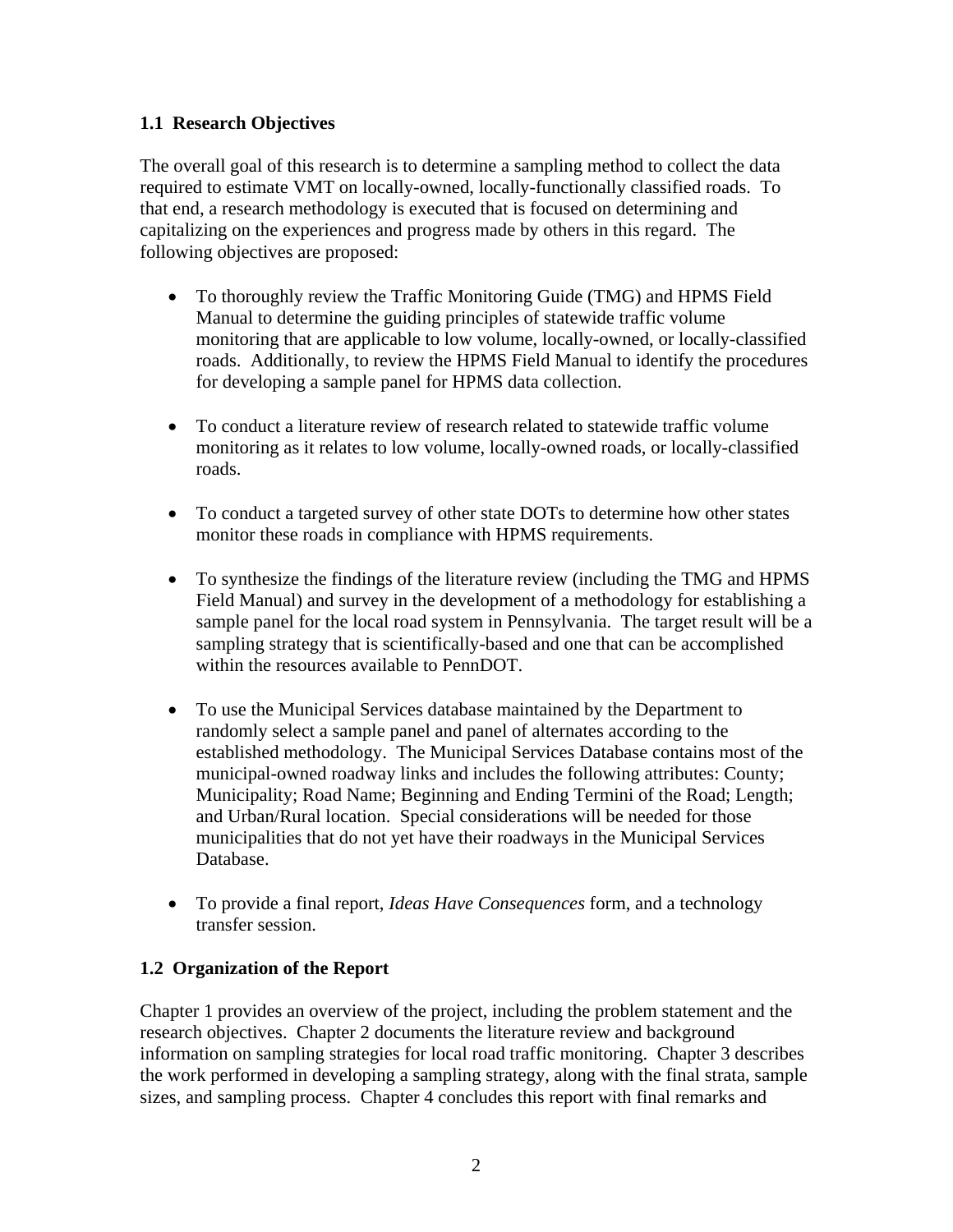recommendations for the implementation of the local road traffic volume monitoring program.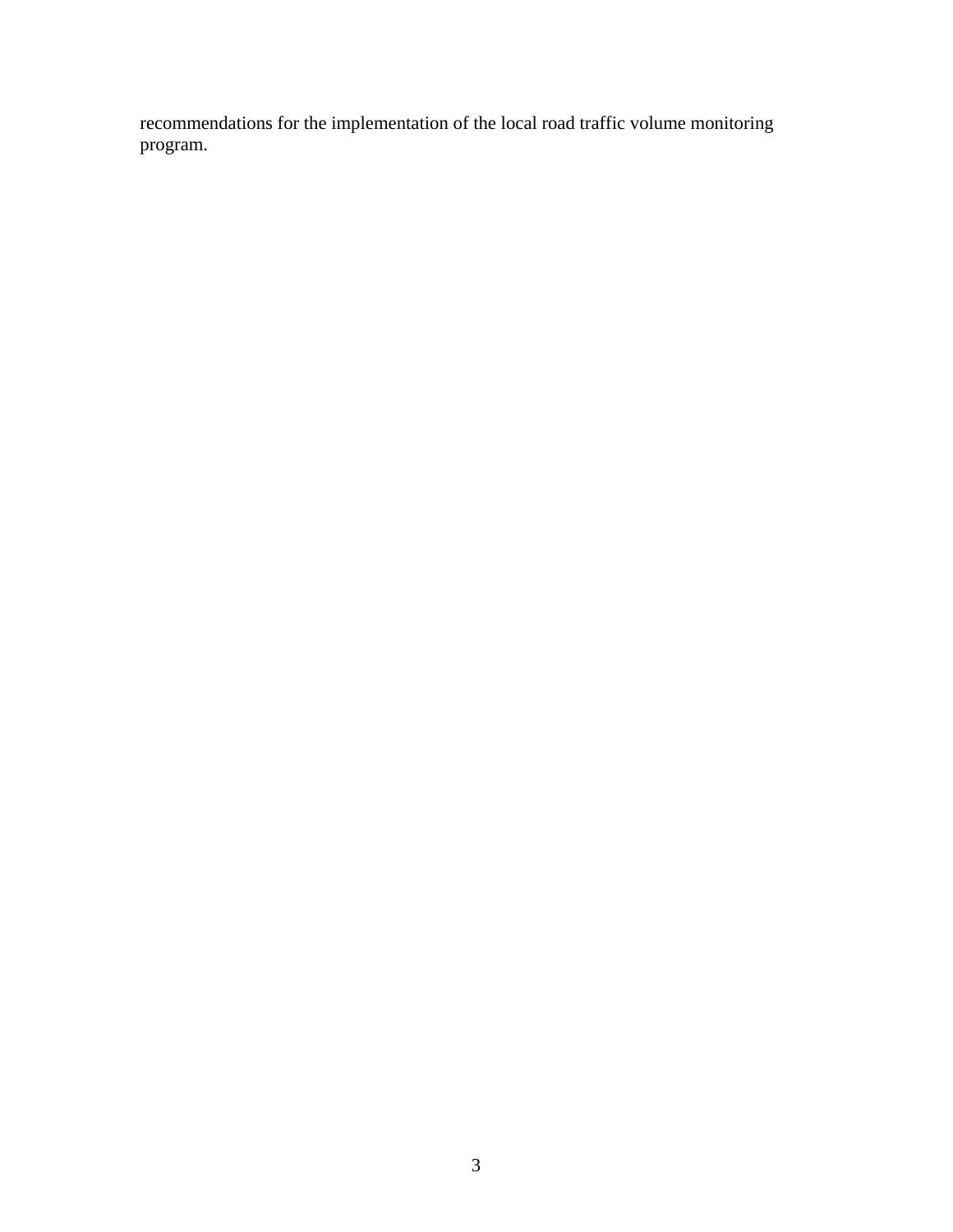## **CHAPTER 2– BACKGROUND INFORMATION AND REVIEW OF STATES' PRACTICES**

# **2.0 Introduction**

This chapter presents the findings of a literature review and survey of other states' practices related to statewide traffic volume monitoring of low volume, locally-owned, or locally-classified roads. The literature review focuses on the guidance provided by the Federal Highway Administration (FHWA) in the Highway Performance Monitoring System (HPMS) Field Manual and Traffic Monitoring Guide (TMG). A summary of interviews and supporting documentation of other states' monitoring of local roads in compliance with HPMS requirements is also provided. This includes some review of literature in instances where the state practices have been appropriately documented.

## **2.1 Federal Guidance**

Three guides are available from the Federal Highway Administration (FHWA) that provide some insight on the sampling of traffic volume and have some bearing on this project: the Traffic Monitoring Guide (FHWA, 2001), the HPMS Field Manual (FHWA, 2000), and Traffic Estimating Procedures for the Local Functional System (FHWA, 1994). Each is discussed below.

The information for Traffic Estimating Procedures for the Local Functional System was taken from a study performed by Kittelson & Associates, Inc (2004) since the actual FHWA document was not available to the research team. According to Kittelson (2004), this FHWA document indicates that local road sampling should:

Individually conduct daily traffic counts in all urbanized areas with a population equal to or greater than 200,000 and in all urbanized areas that are part of a National Ambient Air Quality Standards (NAAQS) non-attainment area, regardless of population size. Conduct counts in the remaining urban areas and the rural areas on a statewide basis.

The counting program can be designed to provide annual estimates of local VMT for each of the individual urban areas, the small urban areas, and the rural system, and, by aggregation, provide statewide totals.

According to Kittelson (2004), this FHWA document also recommends a 24-hour count duration.

The Traffic Monitoring Guide (TMG), issued by FHWA and last released in 2001, provides guidance on the design and execution of a statewide traffic volume monitoring program. For higher classified roads, recommendations for sampling include counts that are a minimum duration of 24-hours, but preferably 48-hours, and that occur on a threeyear to six-year cycle. They also recommend that highway segments be sampled individually when there is more than a 10% difference in Annual Average Daily Traffic (AADT). The basis for this sampling strategy is a framework in which AADT is projected from short-term counts using a series of factors to adjust for temporal variations.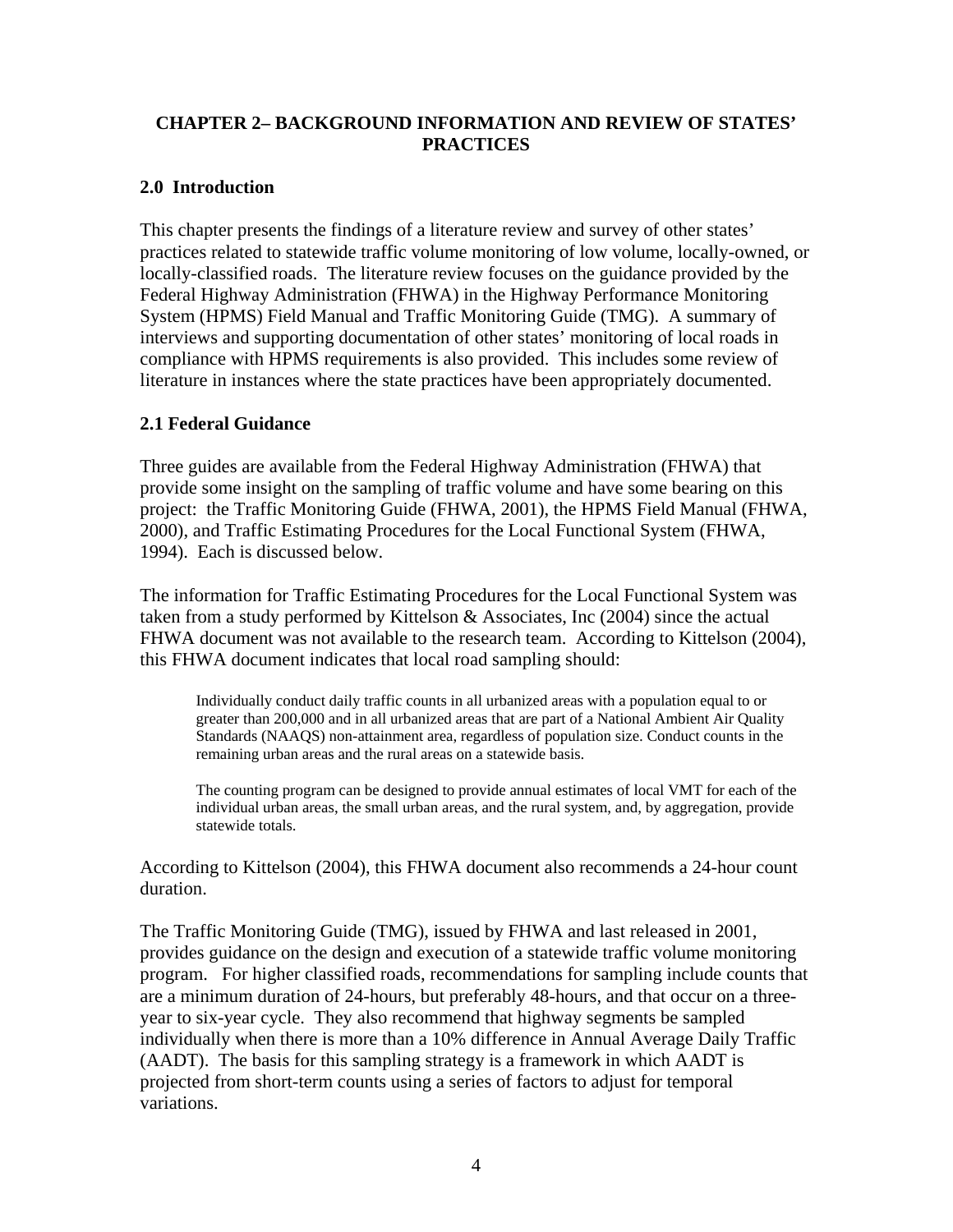Chapter VII of the HPMS Field Manual (FHWA, 2000) also provides guidance on the design of the HPMS data collection program. Specifically, it lays out detailed procedures for the stratification of the roadway network and selection of a sample panel. This includes an equation for the computation of required sample size, which is shown below:

n = 
$$
\frac{Z^2 C^2 / d^2}{1 + (1/N) ((Z^2 C^2 / d^2) - 1)}
$$

Where:

 $n =$  Required sample size

 $Z =$  Value of the standard normal statistic for an alpha confidence level (twosided), of which values are given for 70%, 80%, and 90%, with 90% reserved for all arterial functional classes, including minor arterials, 80% reserved for collectors, and 70% reserved for minor arterials and collectors in individual urbanized areas with three or more such areas statewide

 $C = AADT$  coefficient of variation from a State's  $AADT$  data, of which an example value of 0.4 is provided

 $d =$  Desired precision rate, of which 5% is provided for freeways and other principal arterials, and 10% is provided for minor arterials and collectors. However, rates of up to 15% were also included, and are to be used for lower class facilities in individual urbanized areas with three or more such areas statewide.

 $N =$  Universe or population stratum size (number universe sections available for sampling in a volume group). The population is supposed to be stratified by AADT, which in this particular case is not possible, and typically is not for local roads.

It should be mentioned that the sample size for an individual stratum is most sensitive to the precision rate (d), confidence level (Z), and AADT coefficient of variation (C). The equation is relatively insensitive to the number of segments the stratum (N), which alleviates concerns related to segmenting the system, at least as it relates to sample size computation. In fact, Traffic Estimating Procedures for the Local Functional System (FHWA, 1994) contains a simplified equation for sample size that omits N and is only a function of d, Z, and C.

One concern with applying the HPMS procedures to local roads is the selection of a stratification variable. Generally speaking, stratified sampling is more efficient than simple sampling when the stratification variable is strongly related to what is being sampled, so that the variances within the strata are less than the variance in the overall population. With the higher class facilities, the stratification for AADT sampling is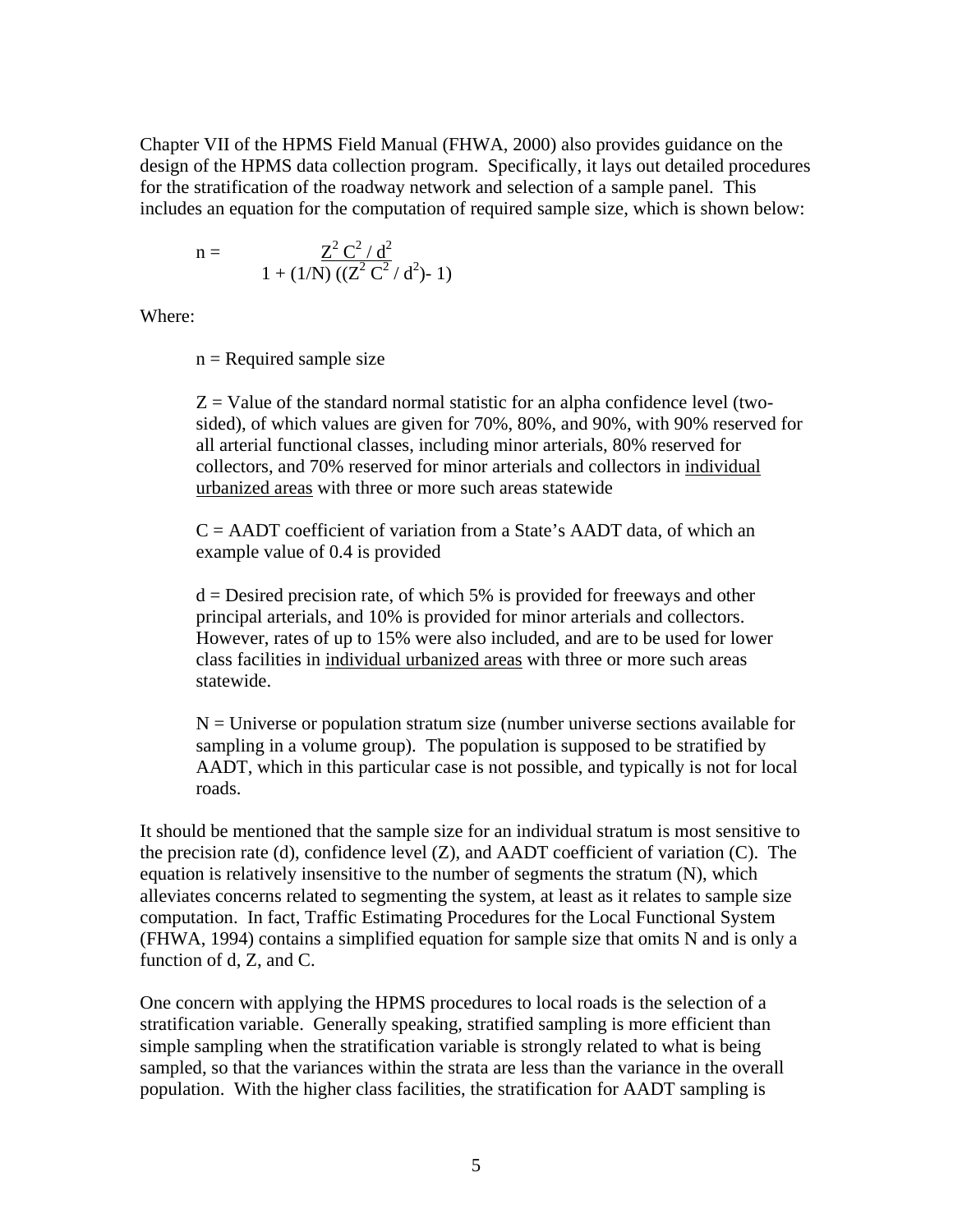volume itself. For local roads, in the absence of traffic volume information that can be used to stratify the roads, the relationship between AADT and the stratification variable will likely be weaker. This may result in a higher coefficient of variation  $(C)$ , which will result in the need for a larger sample for each stratum. One advantage of stratified sampling that can be realized in this particular instance is that a sample is collected for each stratum. Therefore, if the strata are based on the geographic areas for which VMT estimates are needed (e.g., counties), at the very least, the stratification will achieve a sample that provides statistically sound VMT estimates at that geographic level.

Once d, Z, and C are set, the number of stratum into which the system is grouped has the largest bearing on overall sample size and data collection effort, since a sample will be needed for each stratum. Ultimately, the number of counts required in Pennsylvania has less to do with the overall size of the system (73,000 miles) and more to do with how finely it is stratified. In that regard, Chapter VII of the HPMS Field Manual encourages the use of individual samples for urbanized areas, particularly those with a population greater than 200,000 that are in National Ambient Air Quality Standard (NAAQS) Non-Attainment areas. The use of samples for collective urbanized areas will be phased out in the future if it has not been already.

Finally, they note that sections should be selected from the universe of each stratum using a random number table or random number generation computer software, until the required number of samples is reached. In Pennsylvania, for municipalities in which the segmented database has been provided, this is a straightforward process. For the 88 municipalities for which only total mileage has been provided, this will require some virtual segmenting of the system, with additional challenges to achieve random site selection. To be random, all segments in the stratum must have an equal chance of selection.

The general methodology to be followed in developing the sample panel is straightforward and readily understood. However, two factors complicate this effort. First, both the HPMS Field Manual and the TMG lack sufficient guidance for local roads. In both instances, the guidance provided for the higher class facilities is more complete, and detailed. Second, segmenting the system, at least for higher class facilities, requires existing AADT data, which is not available for the local road system in Pennsylvania. Other attributes of the local roads and the area in which they are located will likely be used to stratify the local roads. The latter was one the primary focuses of the survey of other states and the research.

#### **2.2 Survey of State Practices**

In April 2002, the FHWA conducted a nationwide survey regarding local road traffic volume monitoring on a statewide level (FHWA, 2003). This was a comprehensive survey that included all 50 states, the District of Columbia, and the Commonwealth of Puerto Rico. In this survey, five states were identified as the most noteworthy: Georgia, Kansas, Texas, Kentucky and New York. In addition, the Department had specific interest in the states of Vermont and Florida due to previous knowledge of their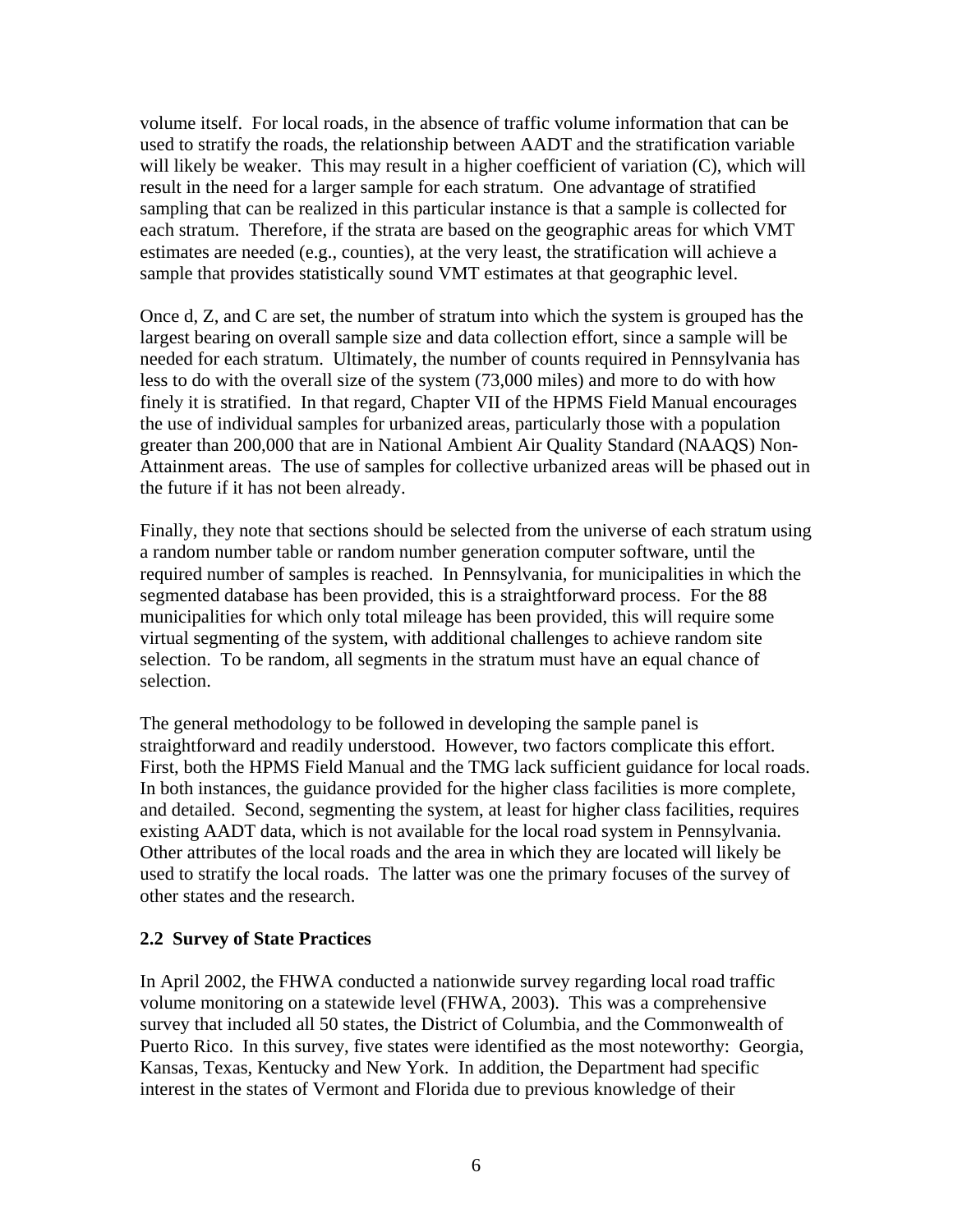respective monitoring programs. Representatives from these seven states were contacted and interviewed about their current practices. Additional documentation was provided to the researcher from Kansas, Texas, Kentucky, Florida and Vermont. An overview of the current practices is provided below.

# **2.2.1 Georgia**

Information for Georgia was taken from the both the FHWA survey (FHWA, 2003) and a survey that GDOT completed and electronically mailed back to the researchers. Prior to 1991, GDOT used 16 strata, which were a combination of four population groups and four pavement types. Over these 16 strata, 2,500 counts were collected. This yielded a precision of 9% at 90% confidence for the statewide estimate of local area travel (which included rural minor collectors). In contrast, they currently list their strata as follows:

- Non-Atlanta Urbanized
- Atlanta Urbanized
- Small Urban
- Rural Paved
- Rural Unpaved
- Cul-de-sacs/ Dead-End Roads

In the FHWA survey (FHWA, 2003), rural local roads were listed as a single stratum, and cul-de-sacs / dead-end roads were not broken out as a separate stratum. In the recent survey, they indicated a statewide sample size of approximately 3,000 stations, which are counted over a three-year period. In the FHWA survey (FHWA, 2003), a sample size of over 4,000 was indicated.

Their counting program uses the same sample panel each year, with a counting duration of 48-hours. Sample sizes were computed using HPMS procedures assuming 80% confidence.

The GDOT program appears to monitor the local roads in accordance with HPMS procedures for higher functional class facilities. In the FHWA survey, it was indicated that more than one-third of their local road sample was located in the Atlanta Area, and that more counts were taken in this particular area than all of the local rural roads combined. It is hypothesized that the "Atlanta Area" is either the NAAQS Atlanta Non-Attainment area, which is believed to cover 13 counties, or the metropolitan statistical area, which is believed to cover 20 counties. Texas also reported taking a disproportionately high number of samples in NAAQS Non-Attainment areas. It is believed that Georgia has other NAAQS Non-Attainment areas, however, it is not known if these were in place in 2002 at the time of the survey.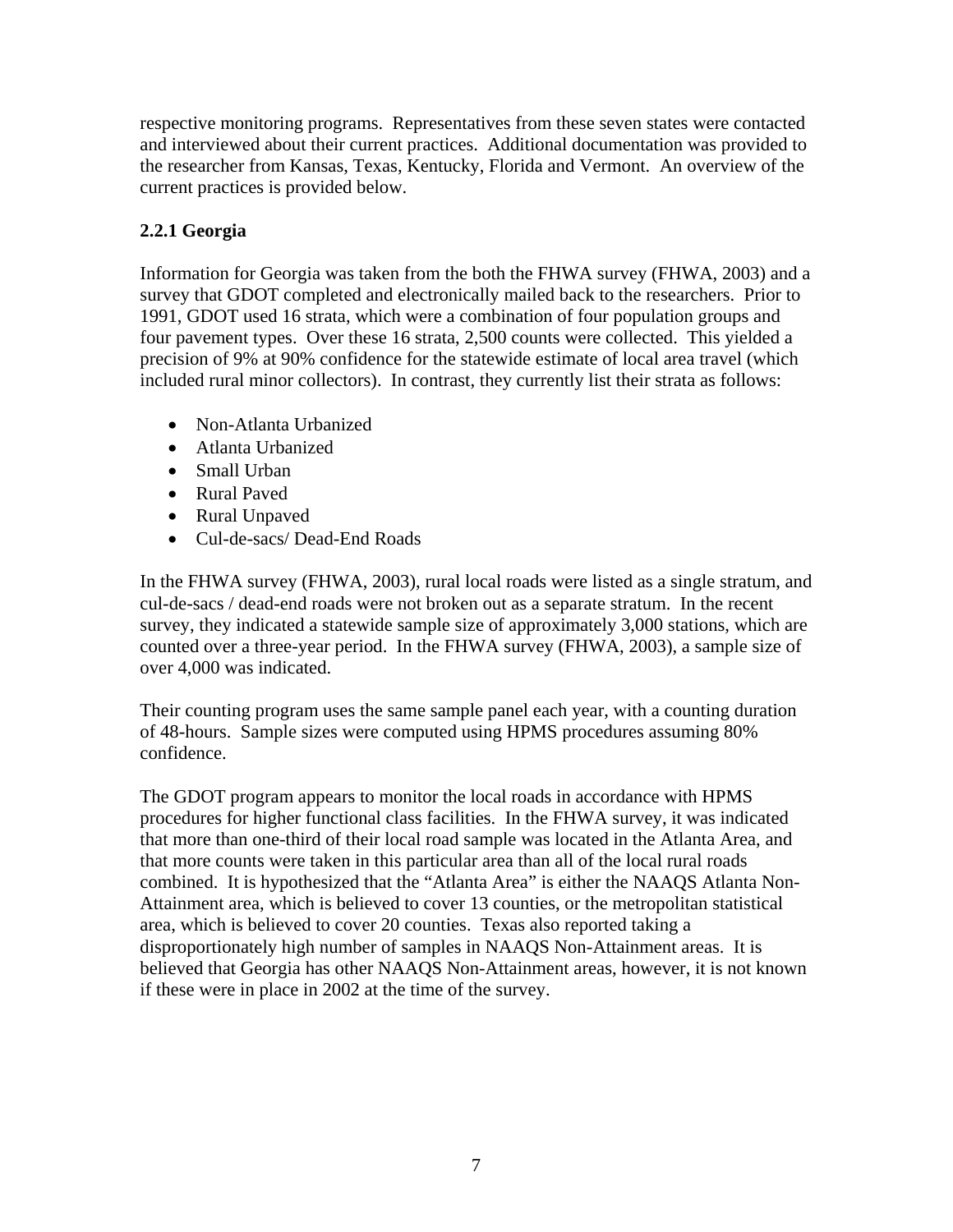## **2.2.2 Kansas**

Kansas Department of Transportation (KSDOT) has devised a "non-state road" traffic counting schedule for major collectors, minor collectors and local roadways. KSDOT has six districts which are disaggregated into the following subareas:

- Counties
- Cities with population less than 5,000
- Cities with population greater than 5,000

In general, in the cities, KSDOT counts all functional classes above local roads on a three-year cycle. In the rural areas, they count major collectors and above on a three-year cycle and minor collectors on a six-year cycle. Local roads are counted on a nine-year cycle regardless of location.

They maintain a nine-year schedule that shows the year in which local roads will be counted in a county or city. Counties and cities are covered as units to achieve a 10% sample within the limits of a one-year period. For example, if 2008 is the year to count Abilene (city), then all of the local road counts that will be taken in Abilene in the nineyear cycle are taken in 2008. Approximately one-ninth of the counties, and less than five cities are covered each year. At the end of the nine-year cycle, a 10% sample of all the local roads (urban and rural) within the state is complete.

Kansas has 42 urban areas with populations greater than 5,000, in which they collect approximately 400 counts each year, totaling approximately 3,600 over the nine-year cycle, and averaging approximately 90 per urban area. Approximately 500 counts are collected per year in the rural areas (including the 119 "cities" with populations less than 5,000), for a total of 4,500 counts over the nine-year period. In total, the nine-year period yields approximately 8,100 counts over a 105-county area, which is an average of 77 counts per county. The average of 90 counts per urban area is an indicator that the urban areas are sampled more intensely than the statewide average.

Within a city / county unit, the count locations are not necessarily random, nor are they necessarily at the same location from cycle to cycle. The sample is picked manually with consideration given to what was collected in the previous effort.

The counts are 24 hours in duration and are taken year round. No seasonal factors are applied to compute AADT.

Since VMTs are built up from the county / city level, no collective grouping of urbanized areas is required, however, it is uncertain if this is related to any air quality issues, because it is not believed that Kansas has any NAAQS non-attainment areas.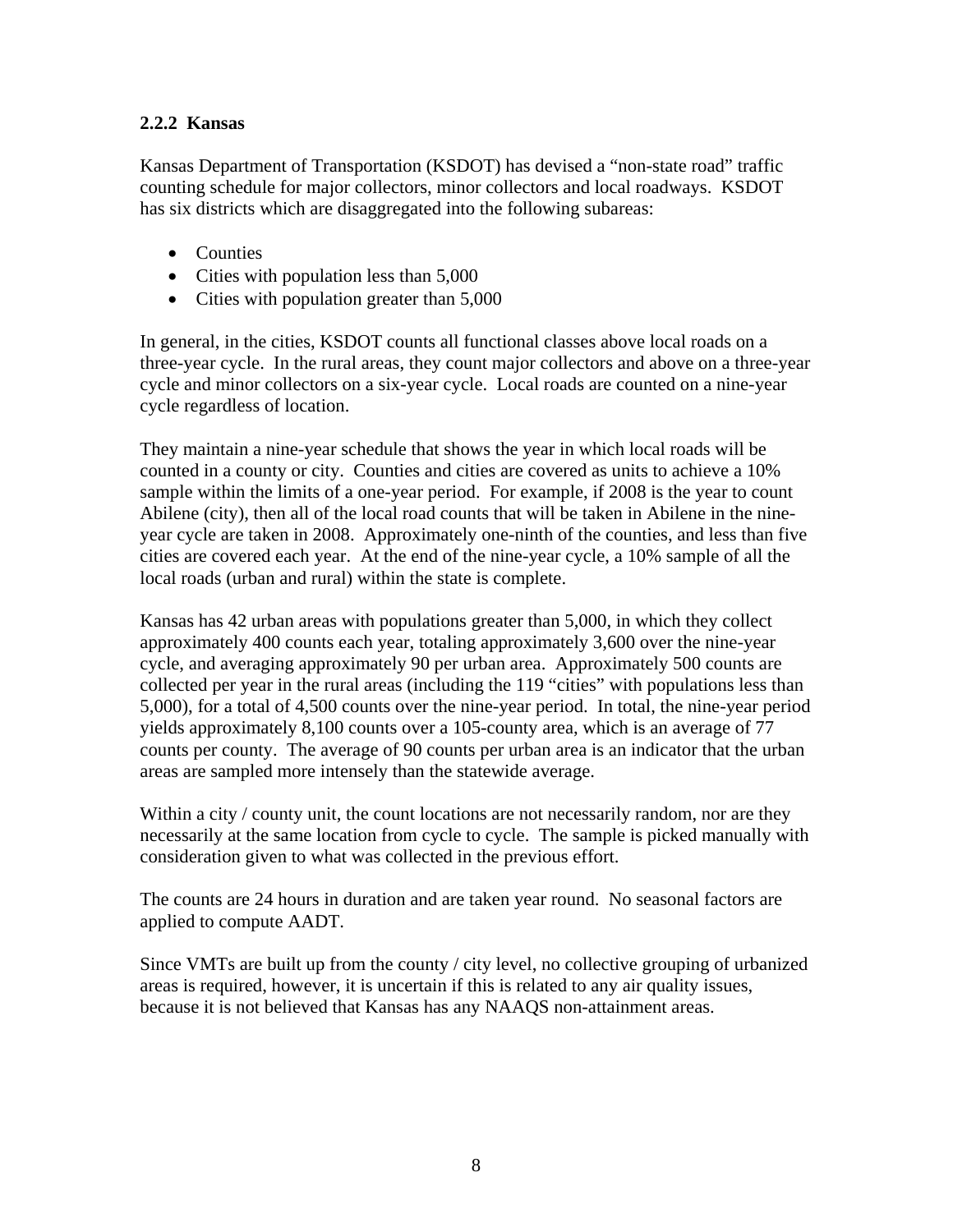#### **2.2.3 Texas**

Due to the need to improve local road VMT projections in their four air quality nonattainment areas, the Texas Transportation Institute (TTI) in cooperation with the Texas Department of Transportation (TxDOT) and the Technical Working Group (TWG) on Air Quality recently developed an improved methodology for the collection of local traffic data and the estimation of local VMT (Frawley, 2004). Previously, Texas used count locations that were not randomly selected. These manually-selected sites tended to be at intersections with arterial and collector streets which resulted in average AADT projections that were biased upwards (Frawley, 2004). TxDOT's new approach uses randomly selected locations that include a wider spectrum of local roads and streets, including cul-de-sacs, and are believed to better represent the overall local road and street system (Frawley, 2004).

Texas has used considerable research effort in developing an electronic GIS-based method for randomly selecting sites for sampling using an electronic grid overlaid on their street system (Frawley, 2004). According to Frawley (2004), each grid cell, containing a small number of streets, is given a unique number. A random number generator is used and the selected cell is highlighted. The functional classification of the road within the selected cell is verified to contain at least one local road. If the cell contains more than one local road, the road nearest to the center of the cell is selected. The process is repeated for each selected cell until the appropriate number of local roads has been selected.

For sampling the local road system, it was indicated in the April 2002 FHWA survey (FHWA, 2003) that Texas subdivides each of its 25 Districts into urban and rural areas based on population, with the average number of count locations per population group as shown in Table 2-1.

| Group       | Population        | <b>Count Locations</b> |
|-------------|-------------------|------------------------|
| Large Urban | > 200,000         | 175                    |
| Large Urban | 50,000 to 200,000 | ნა                     |
| Small Urban | 5000 to 50,000    | 40                     |
| Rural       | < 5000            | 40                     |

Table 2-1 Average Number of Count Locations per TxDOT District

Source: State Practices Used to Report Local Area Travel (FHWA, 2003).

These count thresholds were apparently based on a statistical analysis that determined the "point of diminishing returns" for additional counts (Frawley, 2004). Table 2-1 indicates an average of 320 counts per District. With 25 Districts, this is approximately 8,000 counts statewide. In the spirit of employing random sampling, a new sample panel is selected each time the counts are performed. Frawley (2004) advised selecting additional count locations, above the recommended thresholds, to allow for an adequate number of data samples should a problem with field collection arise such as a private road, difficulty with equipment setup, or equipment malfunction. All counts are 24 hours in duration and are typically collected while school is in session.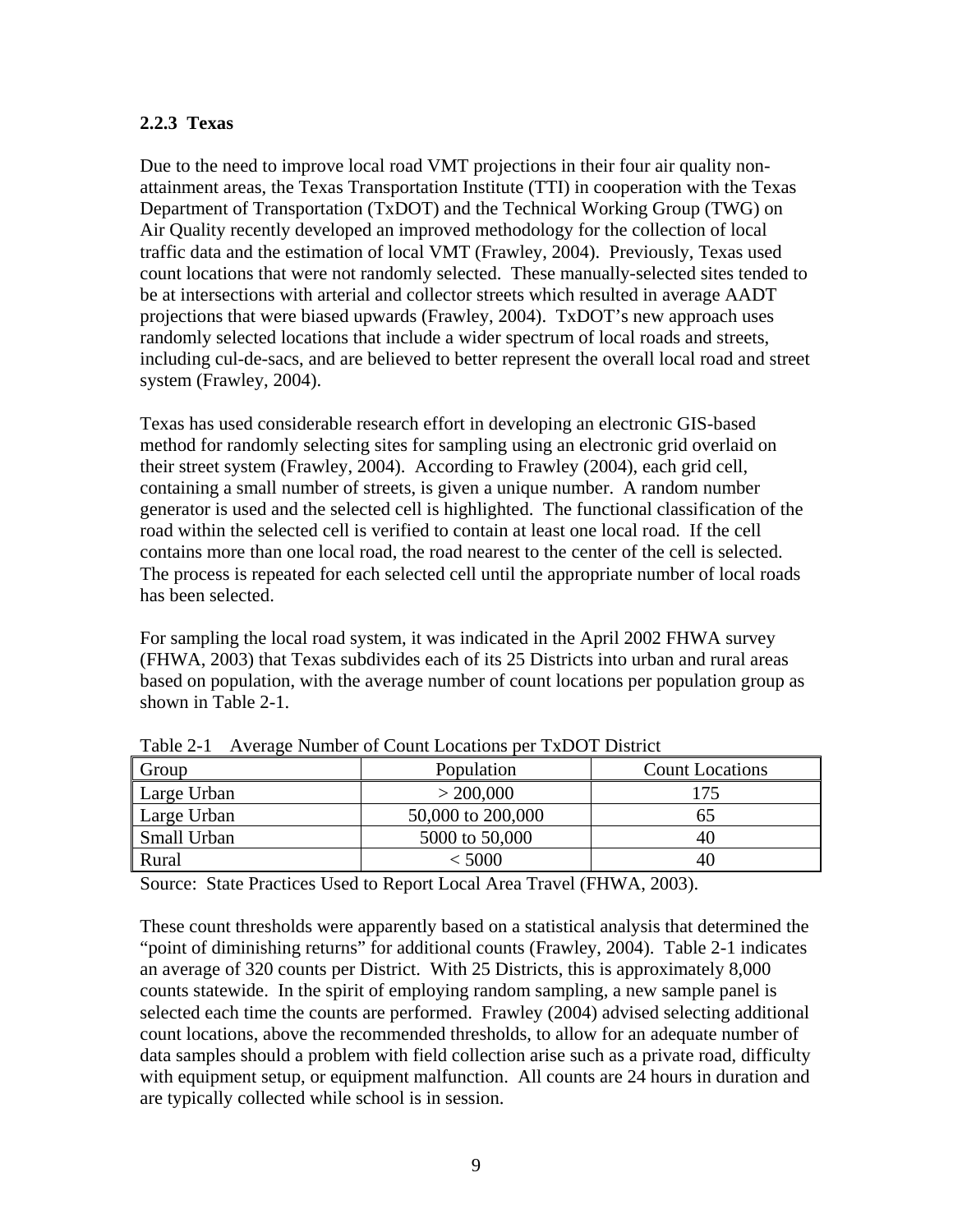## **2.2.4 Kentucky**

From approximately 1980 to 2002, the Kentucky Transportation Cabinet (KyTC) used a method for determining local VMT that was based on taking samples in select counties. The sample panel was derived in 1980 at a time when HPMS requirements were to include a local road component. This system was thought to have many drawbacks, including the fact that 50 counties contained no local road counts. There were additional concerns because of the way in which county-level HPMS data and VMT estimates, including those at functional class level, were being used by the EPA. Due to these concerns, a new method was needed to derive the local VMT by county. This new method was outlined in the article Estimating Travel on Local Roads, which was presented at the HPMS Issues Workshop in 2002 (Rogers, 2002) and in the research report "Analysis of Traffic Growth Rates" (Abu-Lebdeh, et al, 2001).

Since KyTC has full count coverage on all collectors and arterials, this new method sought to leverage this information to model local road travel by developing a relationship between local road travel and collector travel. If this relationship could be developed then a reasonable estimate of local road volume could be obtained from data that would be collected for other purposes.

The KyTC, in cooperation with the University of Kentucky, conducted research to determine a relationship between urban collector AADT (FC 17) and urban local AADT (FC 19), and rural minor collector AADT (FC 08) and rural local AADT (FC 09) (Abu-Lebdeh, et al, 2001). First cut ratios were as follows:

- Urbanized County: FC 19 / FC 17 =  $0.28$
- Non-Urbanized County: FC  $19$  / FC  $17 = 0.12$
- All Counties: FC 09 / FC  $18 = 0.33$

There were several concerns with these ratios, including evidence that showed that they changed over time, so the research attempted to develop different relationships. To develop this relationship, a one-time random sample of 4,000 count locations within 28 counties was taken. From the counts, mathematical relationships, including both ratios and functions, were developed to predict local road AADT as a function of collector AADT. Four model forms were tested:

- Ratios Different models developed for urban and rural facilities
- Linear Regression Different models developed for urban and rural facilities
- Power Regression Single model for urban and rural facilities
- Logarithmic Single model for urban and rural facilities

A power equation with an exponent less than one was found to be the best fit. It is shown below (Abu-Lebdeh, et al, 2001):

Local ADT =  $3.3439$  x (Collector ADT)<sup>0.6248</sup>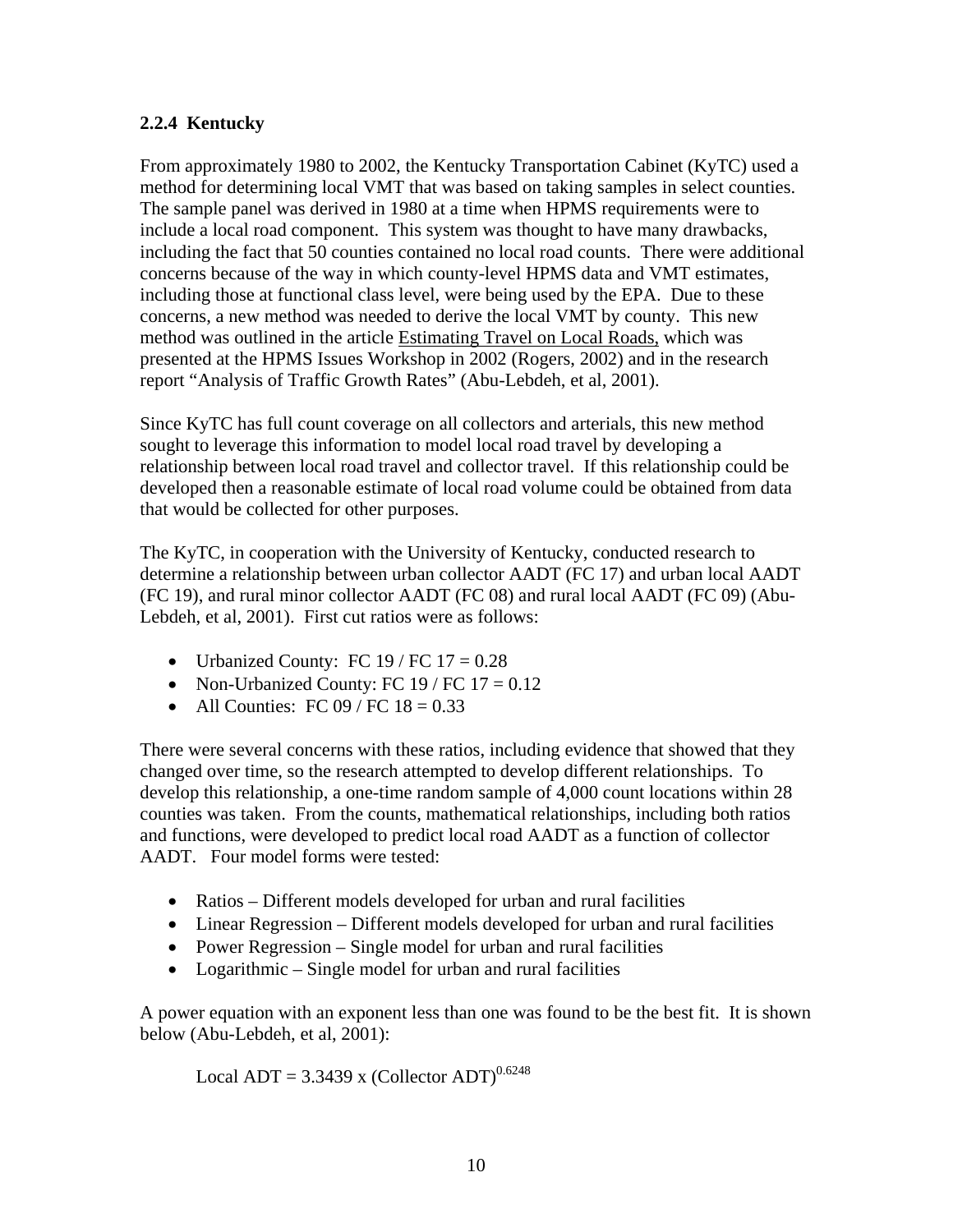The report notes that the relationship had an  $\mathbb{R}^2$  (coefficient of regression) value of 0.73 and had the ability to predict reasonable local AADT even at very low levels of collector AADT (Abu-Lebdeh, et al, 2001).

With the input of DVMT by county and functional class into a customized spreadsheet, the Local Average AADT is computed as a function of the Average Collector AADT. AADT for Urban Local Roads (FC 19) are calculated from AADT of Urban Collector Streets (FC 17) while AADT for Rural Local Roads (FC 9) are calculated from AADT of Rural Minor Collectors (FC 8). The local VMT is calculated as the average AADT times the mileage of the local roads. In this manner, the KyTC has determined local VMT for the last two HPMS submittals. Because they estimate local road AADT in this manner, they have no need for an ongoing local road sampling program, although they indicated that they may perform another round of counts to update the function relating local road AADT to collector AADT in the future.

Estimating Travel on Local Roads (Rogers, 2002) also outlined methods which Kentucky was using in 2002 to improve their traffic count system.

- Traffic counts are graphically reviewed and compared to previously recorded AADT to identify any discrepancies and determine immediately if a recount is required.
- Urban ITS sites are used for traffic data collection.
- Non-intrusive traffic data collection methods are being evaluated.
- Improved access to volume data using GIS-generated traffic count maps and a database and viewer for historic AADT at each count station.

## **2.2.5 New York**

At the time of the FHWA survey in 2002, New York was weighing two options for their local road stratification, one of which did not require AADT for volume group stratification, and one that did (FHWA, 2003). Sample size calculations based on the procedures in the HPMS Field Manual were conducted for each scheme. The difference in sample sizes was dramatic, as over 1,700 counts would be required for the scheme that did not include volume groups, compared to less than 450 for the scheme with volume groups. A yearly sample size of 1,700 was considered too great for their available resources, while the difficulty in pre-determining the volume groups for yet uncounted roads complicated the second option. At the time, they had indicated a proposed compromise that collected 2,700 counts over a three-year period, leveraging counts already taken for other purposes, including their local bridge program, railroad count crossing program, and county counter initiative. The first year of this new program was to be 2003, which means the first cycle would have been complete by 2005.

It is not believed that New York followed through on this original plan. During the survey conducted by the researchers, they indicated that they stratify local roads into Urban Local and Rural Local by New York State Department of Transportation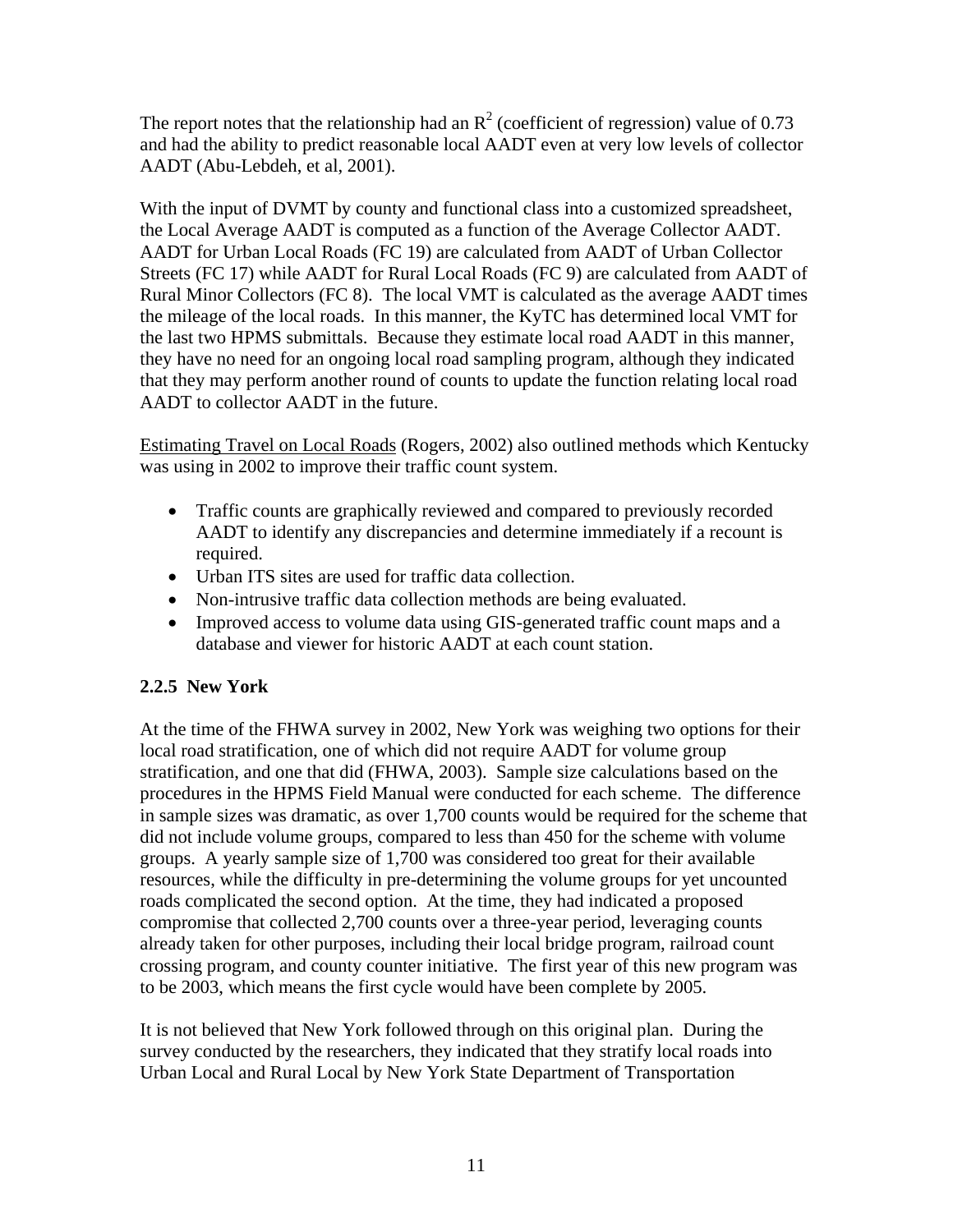(NYSDOT) Region. New York has 11 "Regions", which are various groups of its 62 counties, and are similar to PennDOT's Engineering Districts.

A statistical analysis by NYSDOT determined that 2,000 counts would yield a significant sample size for the state. It is uncertain whether this statistical analysis, including the sample size calculation, was performed using the procedures in the HPMS Field Manual since the analysis was not shared.

A five-year schedule is used to gather the 2,000 counts. Each year a new sample is selected by the NYSDOT Regional Staff. The sample is not random and does not contain cul-de-sacs or dead-end roads. The minimum duration of the counts is 48 hours. No seasonal factors are applied, however, the counts are not performed during a snow event. The average ADT of the local roads within a DOT region are prorated by the total mileage of the DOT region. A five-year cycle has not yet been completed. At the completion of the five-year cycle, they will begin discarding information more than five years old and replacing it with the new information.

Finally, it should be noted that New York was identified as a noteworthy state in the FHWA April 2002 survey based on the plan in place at the time (FHWA, 2003). It is believed that this plan was never executed, and that they are currently operating under a different plan.

## **2.2.6 Florida**

In 2004, the Florida Department of Transportation (FDOT) funded a study titled HPMS Rural and Local Roads Reporting (Kittelson and Associates, Inc., 2004) to develop a methodology to estimate VMT on local roads in Florida. In this document, FDOT's practices for estimating local road AADT were reviewed. Through the survey performed by the researchers, this methodology was found to still be in place, as no changes were made as a result of their study in 2004.

In summary, FDOT is provided AADT on Rural Minor Collectors by the cities and counties. The data or the methods used to collect / estimate it are not verified. Local Roads are not counted but rather estimated using a residual methodology. Local Road VMT is calculated as a percentage of the VMT of the entire network based on the percentages contained in the 1989 Highway Functional Classification Manual Concepts, Criteria and Procedures (Kittelson and Associates, Inc., 2004). In short, local road VMT is 10 to 30% of total VMT in urban areas, and 5 to 20% in rural areas.

HPMS Rural and Local Roads Reporting (Kittelson and Associates, Inc., 2004) identified and analyzed four potential approaches to estimate VMT on local roads. The approaches considered and the recommendations made are described below.

*Census Data and Trip Generation.* This residual approach quantifies VMT by using Census household data and Single-Family Housing and Apartment trip generation rates from the ITE *Trip Generation* Handbook. From the Census, the number of owner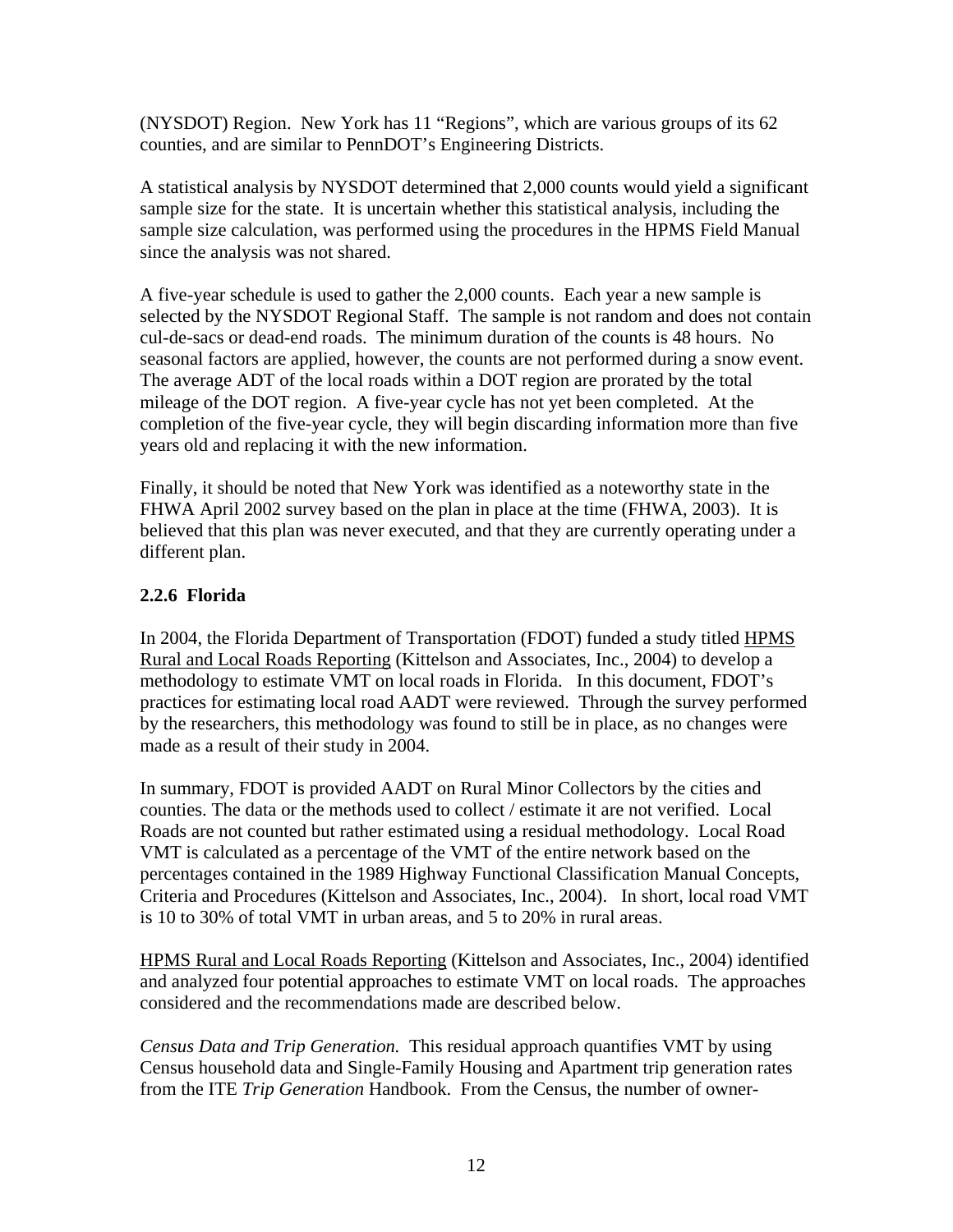occupied and renter-occupied households is determined by county (or other boundary). Trip generation rates for Single-Family Housing are applied to owner-occupied households while trip generation rates for Apartments are applied to renter-occupied households. The difficulty with this approach begins with trying to determine the mileage of the trip. Distance can be calculated from travel time and average speed. Average speed by county is likely not known and can be highly variable. The travel distance is multiplied by the number of trips to get the VMT estimate for all functional classifications within the county. Local Road VMT is calculated by subtracting all other functional classification VMTs from the results. See Table 2-2 for an overview of this approach.

| Approach Type        | Residual                                                                               |  |  |
|----------------------|----------------------------------------------------------------------------------------|--|--|
| Description          | Uses Census household data and Single-Family Housing and                               |  |  |
|                      | Apartment trip generation rates from the ITE Trip Generation                           |  |  |
|                      | Handbook                                                                               |  |  |
| Advantages           | Low volume of work to implement and update<br>$\bullet$                                |  |  |
|                      | ITE Trip Generation Handbook and the Census are considered<br>$\bullet$                |  |  |
|                      | reliable data sources.                                                                 |  |  |
|                      | Results can be calculated directly for counties or other<br>$\bullet$                  |  |  |
|                      | boundaries                                                                             |  |  |
| <b>Disadvantages</b> | Results are not based on actual counts<br>$\bullet$                                    |  |  |
|                      | Does not capture tourist travel unless additional land codes are<br>$\bullet$<br>used. |  |  |
|                      | Average speeds are not known and are likely variable<br>$\bullet$                      |  |  |
|                      | Assumes all daily trips are home based<br>$\bullet$                                    |  |  |
|                      | VMT of higher functional classifications are subtracted from<br>$\bullet$              |  |  |
|                      | result to yield VMT of local roads                                                     |  |  |
|                      | Does not estimate local VMT for local roadway functional<br>$\bullet$                  |  |  |
|                      | classifications.                                                                       |  |  |

Table 2-2 Overview of the Census Data and Trip Generation Approach

Source: HPMS Rural and Local Roads Reporting (Kittelson and Associates, Inc., 2004)

*Gasoline Sales and Average Vehicle Mileage.* In this residual approach, Total VMT is estimated by using vehicle gasoline consumption rates and total gasoline sales. Data sources include: population and employment density, total gasoline sales, vehicle registration and licensed driver statistics. Kittelson and Associates, Inc. (2004) did not detail the equations necessary to perform this analysis. Local Road VMT is calculated by subtracting VMT of higher classification roadways from the result. See Table 2-3 for an overview of this approach.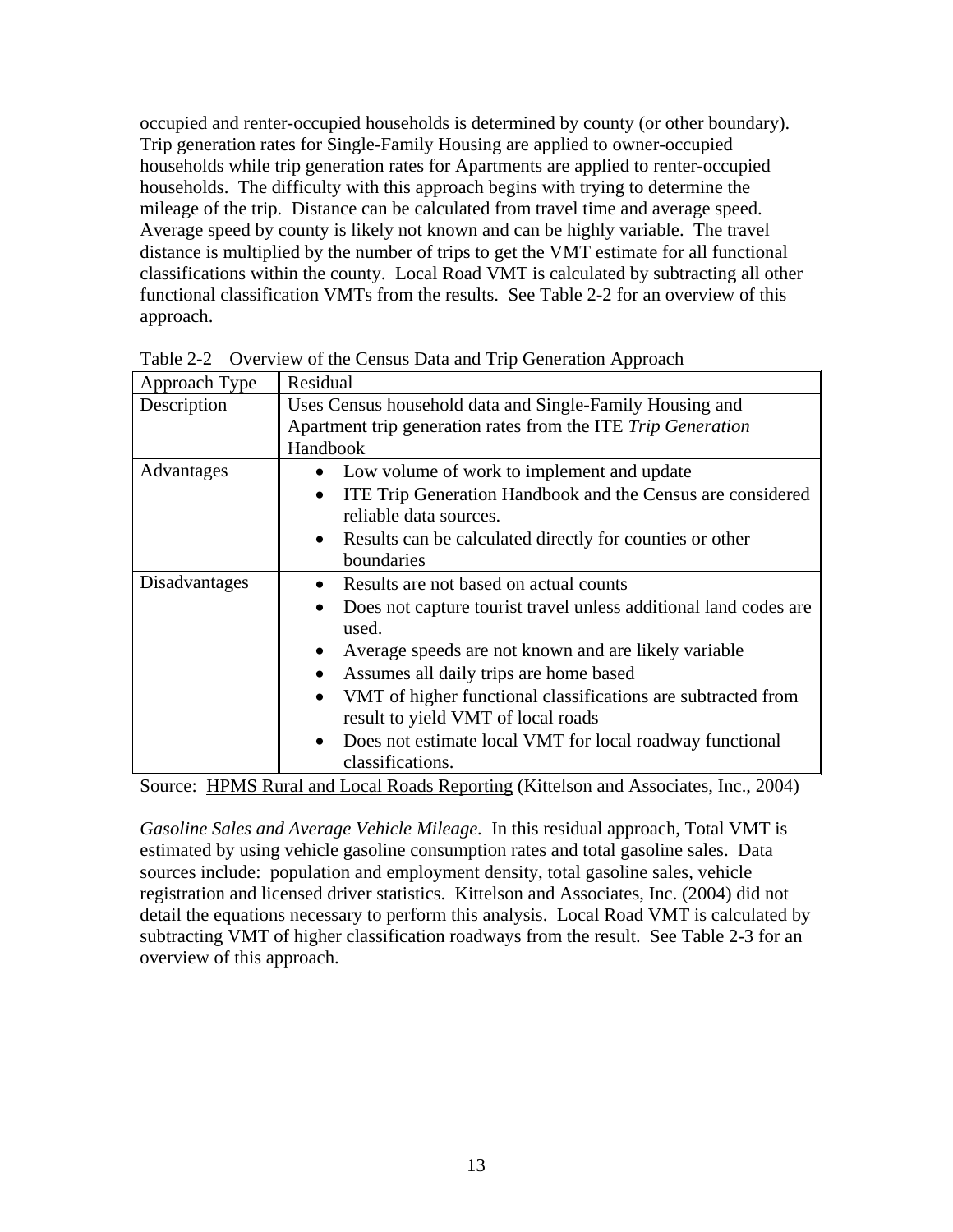| Type                 | Residual                                                                                                                                                                                                                                                                                                                                      |  |  |
|----------------------|-----------------------------------------------------------------------------------------------------------------------------------------------------------------------------------------------------------------------------------------------------------------------------------------------------------------------------------------------|--|--|
| Description          | Uses vehicle gasoline consumption rates and total gasoline sales to<br>estimate VMT                                                                                                                                                                                                                                                           |  |  |
| Advantages           | Low volume of work to implement and update<br>$\bullet$<br>Gasoline sales are an available and reliable data source.<br>Results can be calculated directly for counties or other<br>$\bullet$<br>boundaries depending on the availability of gasoline sales data<br>Captures tourist travel<br>$\bullet$                                      |  |  |
| <b>Disadvantages</b> | Results are not based on actual counts<br>The percentage of commercial vehicle gasoline consumption<br>$\bullet$<br>rates is known.<br>VMT of higher functional classifications are subtracted from<br>$\bullet$<br>result to yield VMT of local roads<br>Does not estimate VMT for local roadway functional<br>$\bullet$<br>classifications. |  |  |

Table 2-3 Overview of the Gasoline Sales and Average Vehicle Mileage Approach

Source: HPMS Rural and Local Roads Reporting (Kittelson and Associates, Inc., 2004)

*Census Data and Sampling.* In this count-based approach, VMT is estimated from a sample of counts on local roads within geographic boundaries. The boundaries can be counties, zip codes, census tracts, cities, DOT districts, etc. Within each boundary the total road mileage must be known, as well as the average AADT, which is derived from the sample counts. The selected boundary is then stratified by socioeconomic or other data such as urban or rural, population, roadway surface, population density, employment density or some combination. Once the stratification method is chosen, thresholds are developed to create areas with "uniform local road traffic patterns". For each stratum, the number of counts must be determined. Procedures contained in the HPMS Field Manual (FHWA, 2000) or some other statistical analysis can be used. Census Data and Sampling was the recommended method for Florida in the Kittelson (2004) study. See Table 2-4 for an overview of this approach.

| Type          | Count-Based                                                                                                                                                                                                                                                                                                                                    |  |  |
|---------------|------------------------------------------------------------------------------------------------------------------------------------------------------------------------------------------------------------------------------------------------------------------------------------------------------------------------------------------------|--|--|
| Description   | Uses Census socioeconomic data for local road stratification and                                                                                                                                                                                                                                                                               |  |  |
|               | ground counts for AADT estimation.                                                                                                                                                                                                                                                                                                             |  |  |
| Advantages    | Estimates of VMT are based on real ground count data, and<br>$\bullet$<br>not subtraction of two other VMT estimates.<br>The accuracy of the AADT and VMT estimates can be<br>$\bullet$<br>statistically evaluated.<br>• The Census data required for stratification relies on<br>information that is readily available and presumed reliable. |  |  |
| Disadvantages | The approach can require a large amount of resources to<br>$\bullet$<br>conduct enough counts to achieve statistical validity.                                                                                                                                                                                                                 |  |  |

Table 2-4 Overview of the Census Data and Sampling Approach

Source: HPMS Rural and Local Roads Reporting (Kittelson and Associates, Inc., 2004)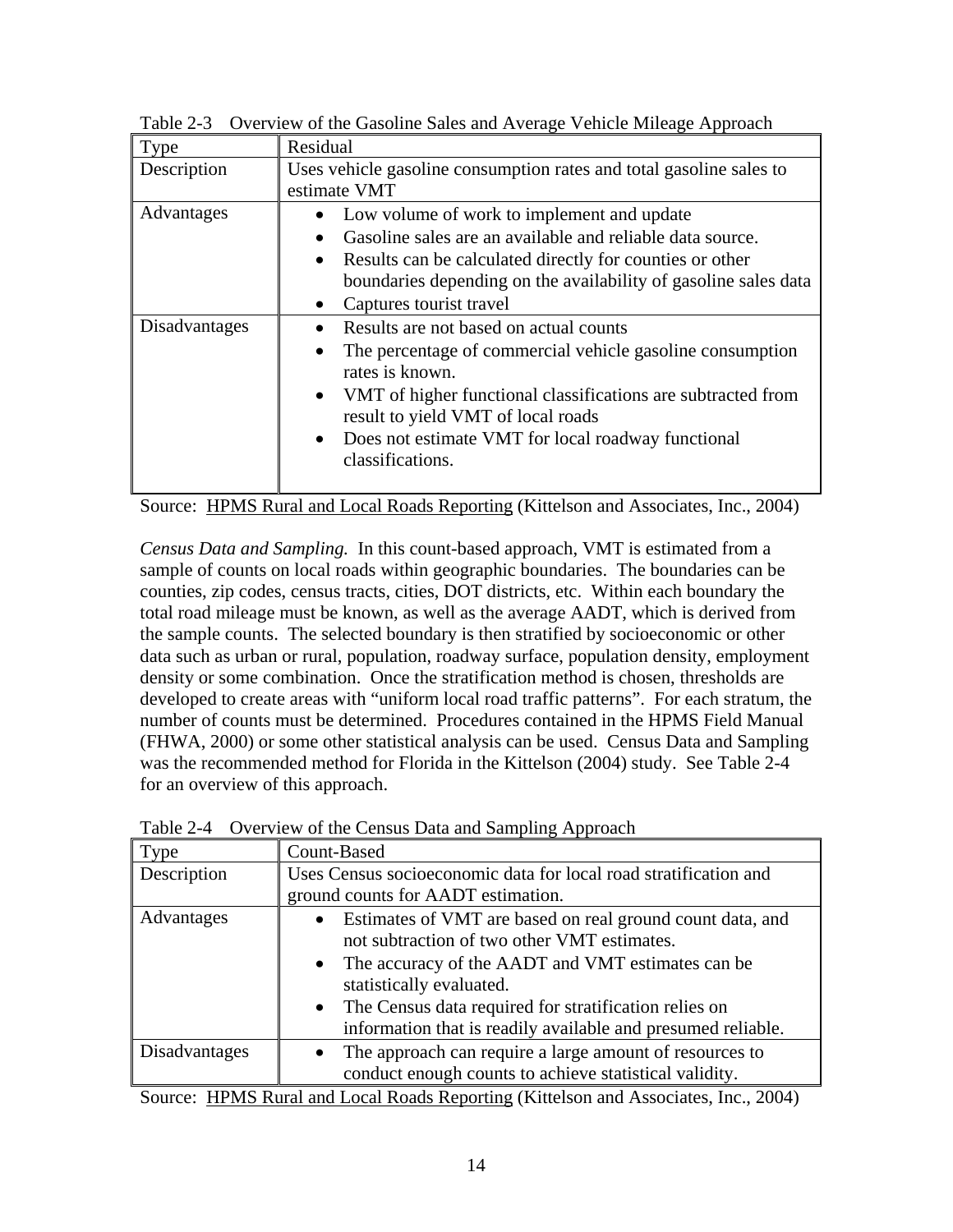*Applications of Distance-based Travel Pricing Research.* In this approach, it is proposed that data collected as part of "pay as you drive" insurance premiums, mileage-based vehicle lease pricing, and VMT fees designed to replace fuel taxes might be leveraged to verify relationships between overall VMT and local road VMT, or collector AADT and local road AADT. As it is understood, this does not appear to be a standalone approach unless these data could be used to query local road travel specifically. Furthermore, the feasibility of what is proposed under this approach is highly speculative due to a host of reasons, including data availability. This may change in the long-term, so it is at least worth mentioning.

The recommended alternative in the study was Census Data and Sampling Approach. The criteria used in this selection were as follows (Kittelson and Associates, Inc., 2004):

- Minimal increase to annual program costs
- Affordable start-up costs
- Improved accuracy & reliability in estimations
- Straight-forward, reasoned methodology
- Potential for increased accuracy over time
- Opportunity to apply methodology and/or results for more purposes
- Opportunity to share data & strengthen partnering agency relationships

It is interesting that two of the criteria dealt with the cost of the program, however, the program is yet to be implemented because it is deemed cost-prohibitive by FDOT.

In the recommended approach, the roadways were stratified according to (1) roadway density, which was computed as centerline miles per square mile of area and (2) density sum, which was computed as population plus employment per square mile of area. Both were computed for each of the zip codes in the state. Zip codes were then combined into eight classes for both of the stratification variables. Sample sizes were computed for both using the simplified HPMS equation and using 70-15, 80-10, and 95-10 for confidence level-precision. At 80-10, required sample sizes were 323 for density sum, and 536 for roadway density.

## **2.2.7 Vermont**

The Vermont local road monitoring program was documented in the paper Enhancements to the Process for Estimating Vehicle-Miles of Travel on Local Roads in Vermont (Byrne, et al, 2005), which was presented at the 2005 Annual Meeting of the Transportation Research Board (TRB) as a poster presentation, potentially submitted to TRB for publication and presentation consideration at the 2006 annual meeting, and provided to the research team by the corresponding author. The information contained in this review was taken largely from this paper.

Vermont Agency of Transportation (VTRANS) uses a "cross-classification" approach to categorizing local roads with the functional classifications of rural minor collector (FC 08), rural local (FC 09) and urban local (FC 19). Traffic data to develop this approach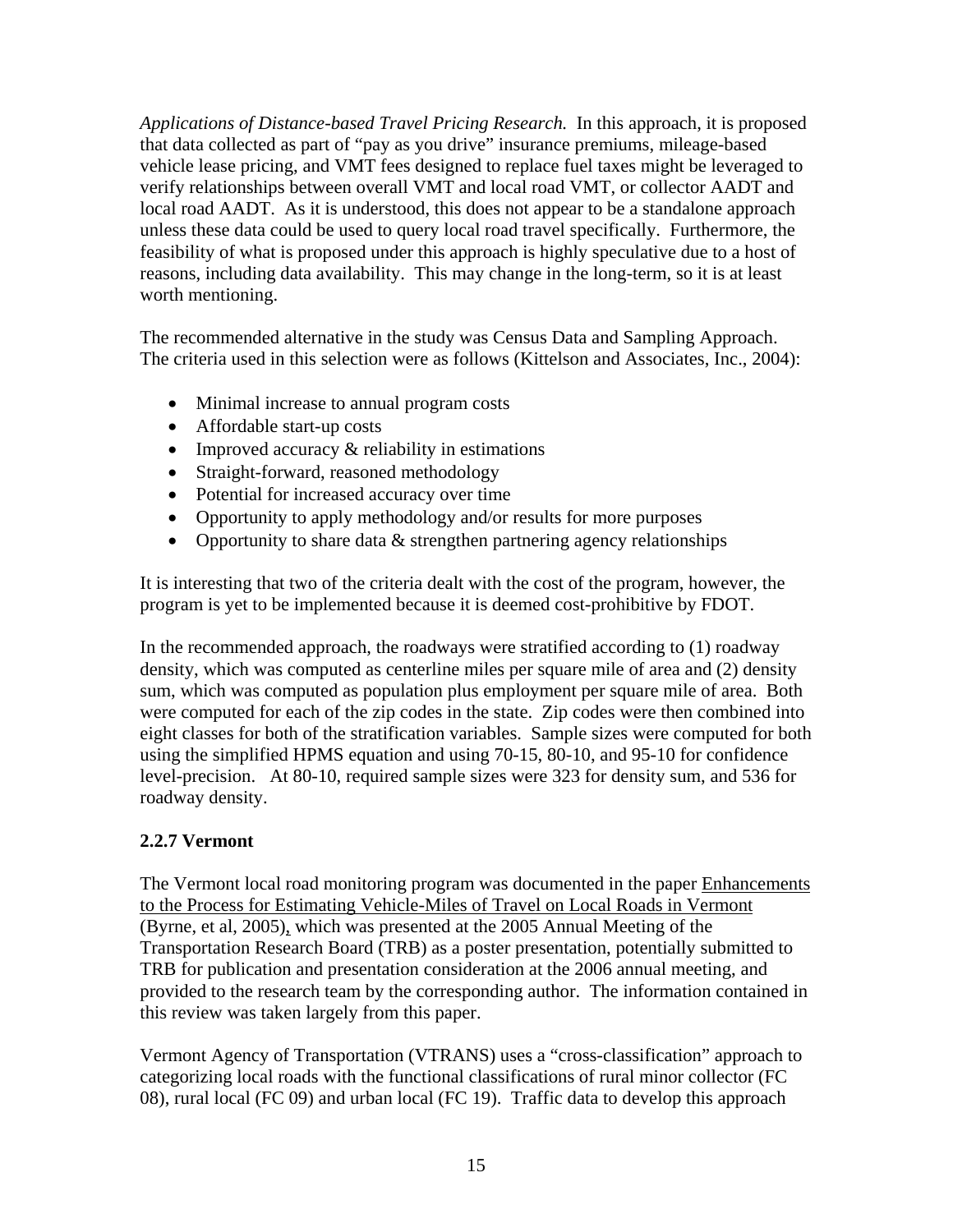was obtained from VTRANS' Traffic Monitoring System (TMS) and counts from a 2004 special local road count program. Pavement type (paved vs. unpaved) was identified as having a significant impact on local road AADT. Therefore, local roads were first stratified into categories of pavement type. Population Density was also thought to have significant impact on local road AADT. The project team used statistical analysis to develop unique population density categories for each pavement type within each functional class. See Table 2-5 for the stratification categories, sample size requirements, miles of road, and latest AADT for each functional class.

| Functional  | Pavement | Density        | Miles of | Sample   | <b>AADT</b> |
|-------------|----------|----------------|----------|----------|-------------|
| Class       | Class    | (Per./sq. mi.) | Road     | Size for | (2004)      |
|             |          |                |          | $95-10$  |             |
|             |          | $0 - 60$       | 358.898  | 166      | 590.42      |
| $8 - Rural$ | Paved    | $60 - 140$     | 196.285  | 113      | 1191.12     |
| Minor       |          | >140           | 35.691   | 109      | 1875.20     |
| Collectors  | Unpaved  | $0 - 40$       | 186.309  | 116      | 284.70      |
|             |          | >40            | 109.507  | 85       | 410.74      |
|             |          | $0-40$         | 457.65   | 146      | 519.81      |
|             | Paved    | $40 - 140$     | 1037.377 | 308      | 955.78      |
| $9 - Rural$ |          | >140           | 300.47   | 463      | 1312.967    |
| Locals      |          | $0 - 20$       | 1375.96  | 158      | 69.13       |
|             | Unpaved  | $20 - 140$     | 6499.355 | 300      | 280.20      |
|             |          | >140           | 239.216  | 263      | 535.95      |
| $19-$       | Paved    | $0 - 2500$     | 605.362  | 211      | 1532.36     |
| Urban       | >2500    | 91.829         | 212      | 2579.91  |             |
| Locals      | Unpaved  | All            | 186.343  | 202      | 916.43      |

Table 2-5 Key Statistics from the Vermont Local Road Monitoring Program

Source: Enhancements to the Process for Estimating Vehicle-Miles of Travel on Local Roads in Vermont, (Byrne, Croft, Spicer, and Pologruto, 2005)

VTRANS uses a short-term program and a long-term program to collect counts. Short term counts are 48-hour tube counts performed in the summer months on a 10-year cycle. Counts are distributed by county throughout the state according to the following assumptions as detailed in the VTRANS document titled Conduct of the Local Road (FC08, 09, & 19) AADT Short-Term Count Program:

- 1) The total number of FC09 counts needed is 2,000.
- 2) The number of FC08 & FC19 counts should be in the same proportion as total state FC08 & FC19 road mileage is to total state FC09 road mileage.
- 3) All classes of counts by county should be in proportion to the mileage of road in that county in that class to total mileage of that class of road in the entire state.
- 4) Counts will be conducted over the entire State of Vermont each year and will be distributed proportionally to each year.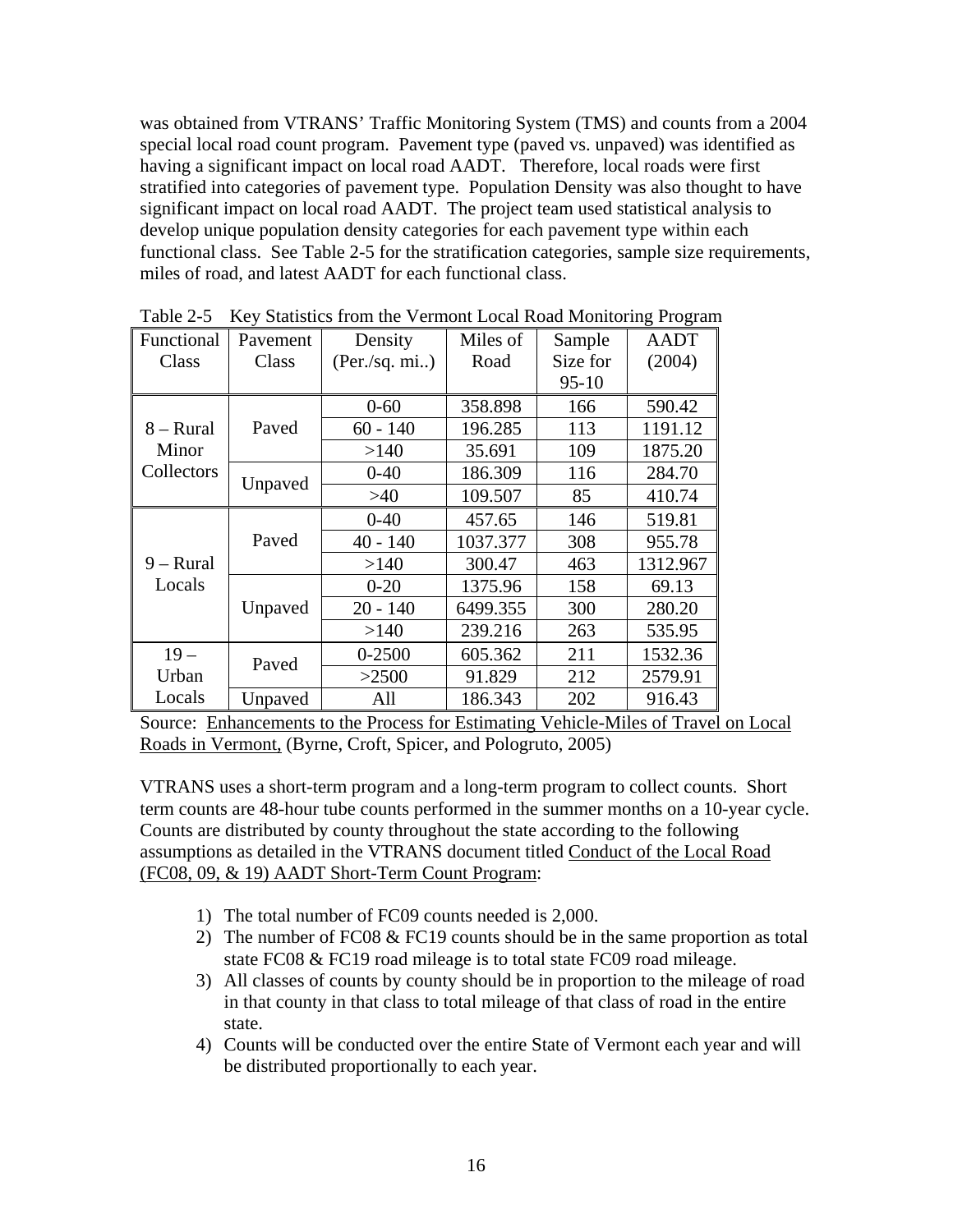Locations are selected on both paved and unpaved surfaces in locations of various population densities throughout the state. The number of counts is based on the length of the summer season. An estimated 200 to 250 counts for one season for each of 10 years yields approximately 2,300 counts from which to calculate AADT.

Annual Average Daily Traffic (AADT) from short-term counts is estimated using day-ofthe-month and monthly factors from a different classification of roads with similar seasonal characteristics.

The second type of count program gathers long-term counts. Since rural primary and secondary factor groups are used to calculate AADT from short term local road counts, VTRANS "adopted a long-term count program to come up with factors for local roads". Continuous Traffic Counters will be set at various locations across the state. Counts are to occur on unpaved as well as paved surfaces. A pilot program is being under taken to develop a methodology to overcome difficulties collecting data on unpaved roadways. This program is still being implemented.

In computing VMT, the most recent ten years of data are used. Growth factors are applied to the previous nine years of data. The daily VMT estimate is computed simply as the total length of road in each category in each town multiplied by its mean AADT. The aforementioned paper (Byrne et al, 2005) presented local road VMT estimates for each county in Vermont. It also contained statistical analysis of the local road VMT estimates. Tables 2-6 and 2-7 present the precision rates for rural local roads and urban local roads respectively. As can be seen, the program yields statistically sound results.

| Level of     | <b>Precision Rate</b> |         |       |
|--------------|-----------------------|---------|-------|
| Significance | Paved                 | Unpaved | Total |
| 95%          | 1.33%                 | 0.81%   | 1.54% |
| 90%          | 1.11%                 | 0.68%   | 1.29% |
| 80%          | 0.87%                 | 0.53%   | 1.01% |
| 70%          | 0.70%                 | 0.43%   | 0.82% |

Table 2-6 Precision Rates for VMT for Rural Local Roads in Vermont

Source: Enhancements to the Process for Estimating Vehicle-Miles of Travel on Local Roads in Vermont, (Byrne, Croft, Spicer, and Pologruto, 2005)

| Level of     | <b>Precision Rate</b> |         |       |
|--------------|-----------------------|---------|-------|
| Significance | Paved                 | Unpaved | Total |
| 95%          | 1.08%                 | 0.00%   | 1.65% |
| 90%          | 0.91%                 | 0.00%   | 1.39% |
| 80%          | 0.71%                 | 0.00%   | 1.08% |
| 70%          | 0.58%                 | 0.00%   | 0.88% |

Source: Enhancements to the Process for Estimating Vehicle-Miles of Travel on Local Roads in Vermont, (Byrne, Croft, Spicer, and Pologruto, 2005)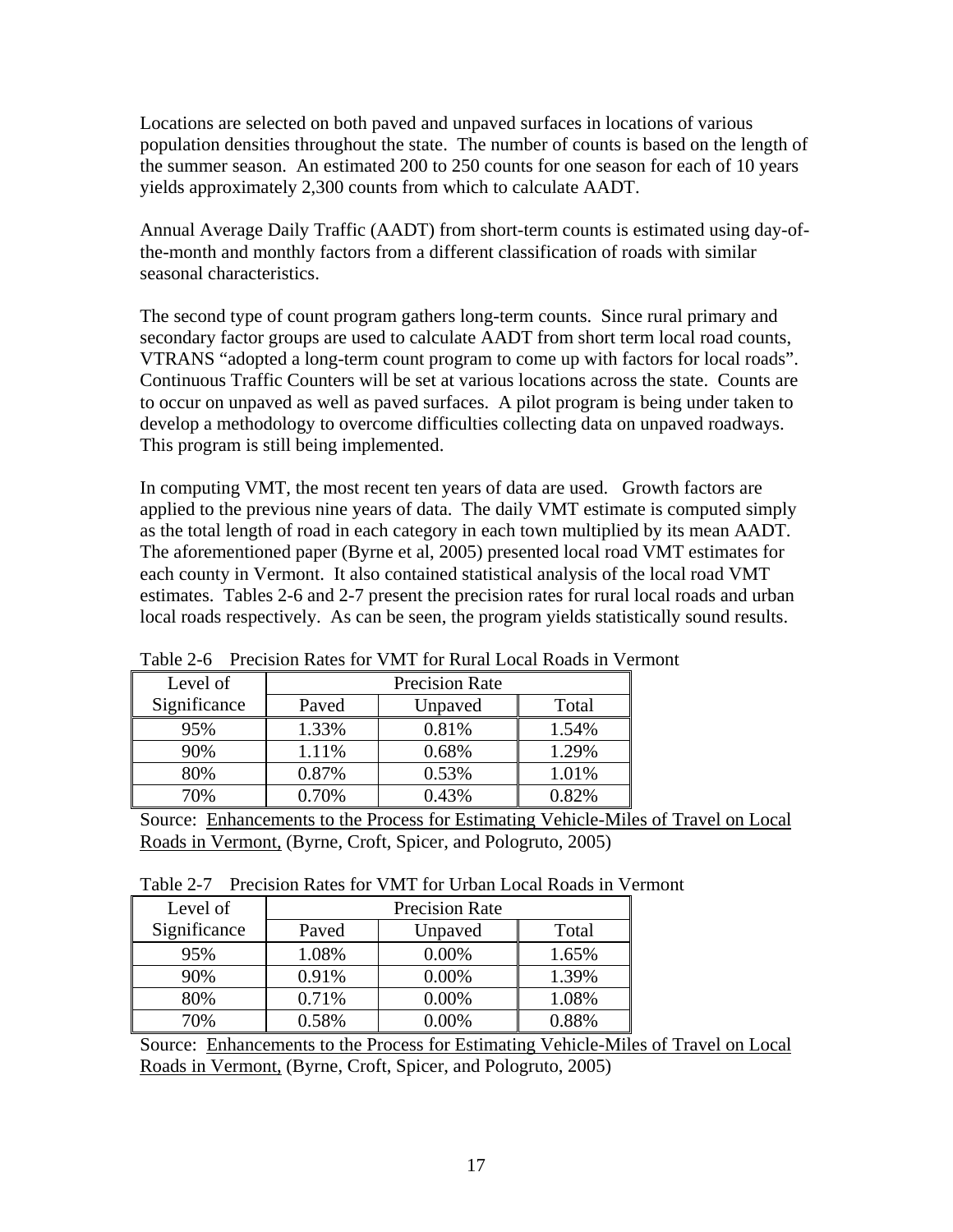#### **2.3 Concluding Remarks**

Looking at the commonalities, differences, and innovations among the seven states reviewed, a number of interesting observations can be made that should be considered in the development of local road traffic volume monitoring program for Pennsylvania:

- There are a number of approaches which can be adopted having a wide variety of traffic data collection requirements. Residual approaches and the Kentucky approach in which local road VMT is a function of traffic volumes on the collector system have no annual traffic data collection requirements above what would be collected for other purposes. Count-based approaches that follow HPMS sampling procedures can have significant annual traffic data collection requirements.
- The least cost approach to estimating local road VMT that would be based on some annual ground counts would be to adopt the Kentucky approach, including the mathematical relationship that they already developed between local road and collector traffic volumes. It could be questioned as to whether this mathematical relationship is transferable from Kentucky to Pennsylvania.
- The highest cost approach to estimating local road VMT is likely to be one in which the local road system is treated like the higher functional classes, and VMT is projected from a sample of counts using HPMS procedures.
- All of the states reported building up statewide local road VMT estimates from the county level. The selected approach should allow for local road VMT to be developed at the county level.
- If a count-based approach is used, the sampling plan must differentiate between urban and rural areas, and should treat NAAQS non-attainment urban areas separately.
- Some states report using randomly-selected count sites, while some choose their sites strategically. HPMS procedures indicate that sites should be randomlyselected. New York reported deliberate omission of cul-de-sacs and dead-end roads, however, Texas considered that to be a major drawback of their previous approach because it biased the local road VMT estimate upwards.
- Some states reported collecting their required sample over a number of years to alleviate the data collection burden. Vermont spread their sample out over the most years by using 10 years to collect the required data. Similarly, it takes Kansas nine years to collect data at all of their required sites.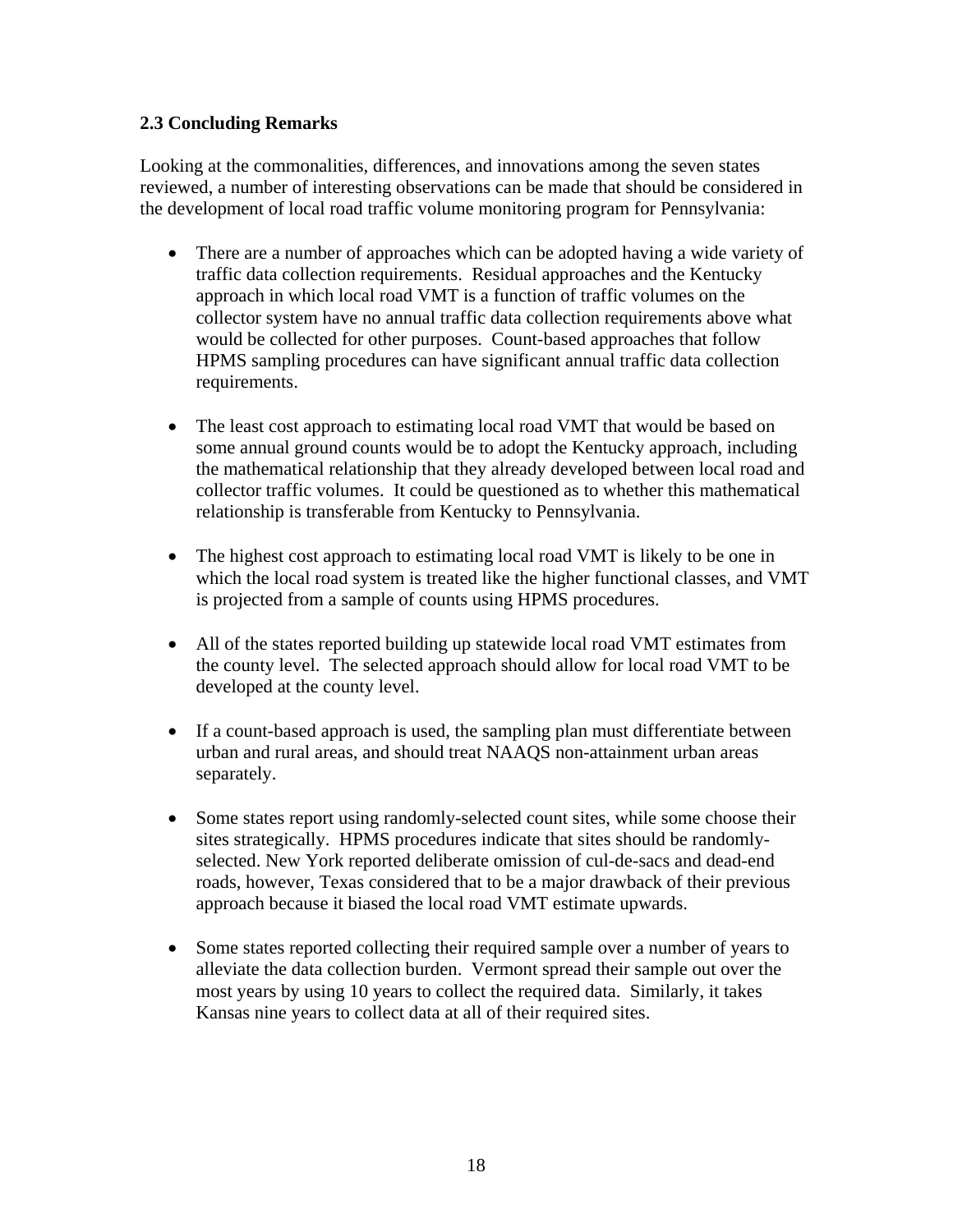## **CHAPTER 3 – SAMPLE PANEL METHODOLOGY DEVELOPMENT AND SELECTION**

#### **3.0 Introduction**

After review of the various alternatives for projecting local road VMT, the Department desired a program that was based on a traffic counting program. As such, the key deliverable of this research was the sample panel. The general process for establishing a sample panel to monitor traffic volumes is as follows:

- (1) The roadway network in question is segmented
- (2) The segments are organized into strata according to some key variable
- (3) Sample sizes are determined for each stratum
- (4) The required sample size is randomly drawn from each stratum

In general, establishing the sample panel selection methodology essentially involved deciding on the variables by which the local roads would be stratified and sample sizes within each stratum. The roadway network, which was provided from the Municipal Services database, was already segmented, eliminating the need for this step. Once the sample panel selection methodology was in place, it then became a matter of randomly drawing the required sample from each stratum.

This chapter documents the process by which ideas from the literature review, federal guidance, and survey of other states, were used in the formulation of a sample panel for monitoring traffic volumes on locally-owned, locally-classified roadways in Pennsylvania. It begins in Section 3.1 with a description of the Municipal Services database, which is at the foundation of this process. Next, Section 3.2 explores the various alternatives for stratifying the road segments in the database. Section 3.3 follows with a description of the alternatives considered for computing sample size for each stratum. It culminates with a presentation of the strata and corresponding samples sizes that were selected for use. Section 3.4 briefly describes how the sample panel was drawn from the Municipal Services database. Sections 3.5 and 3.6 present the proposed sample panel and panel of alternates.

#### **3.1 Municipal Services Database**

The Muncipal Services database, which contains 72,873.30 roadway miles, is maintained by PennDOT in cooperation with the local municipalities. It was developed to aid in the distribution of liquid fuels money from the Department to local municipalities for the maintenance of these roads. It was not yet complete at the time of the study, as there were 88 municipalities for which only the total mileage was known, and another 5 municipalities which had no mileage in the database. This comprised a total of 3,689.45 miles, or approximately 5% of the database. For the City of Pittsburgh, the 700.07 mile roadway network was segmented; however, it was only available in hardcopy form. For the remaining municipalities, the database contained road segments in electronic form that contained the following attached attributes: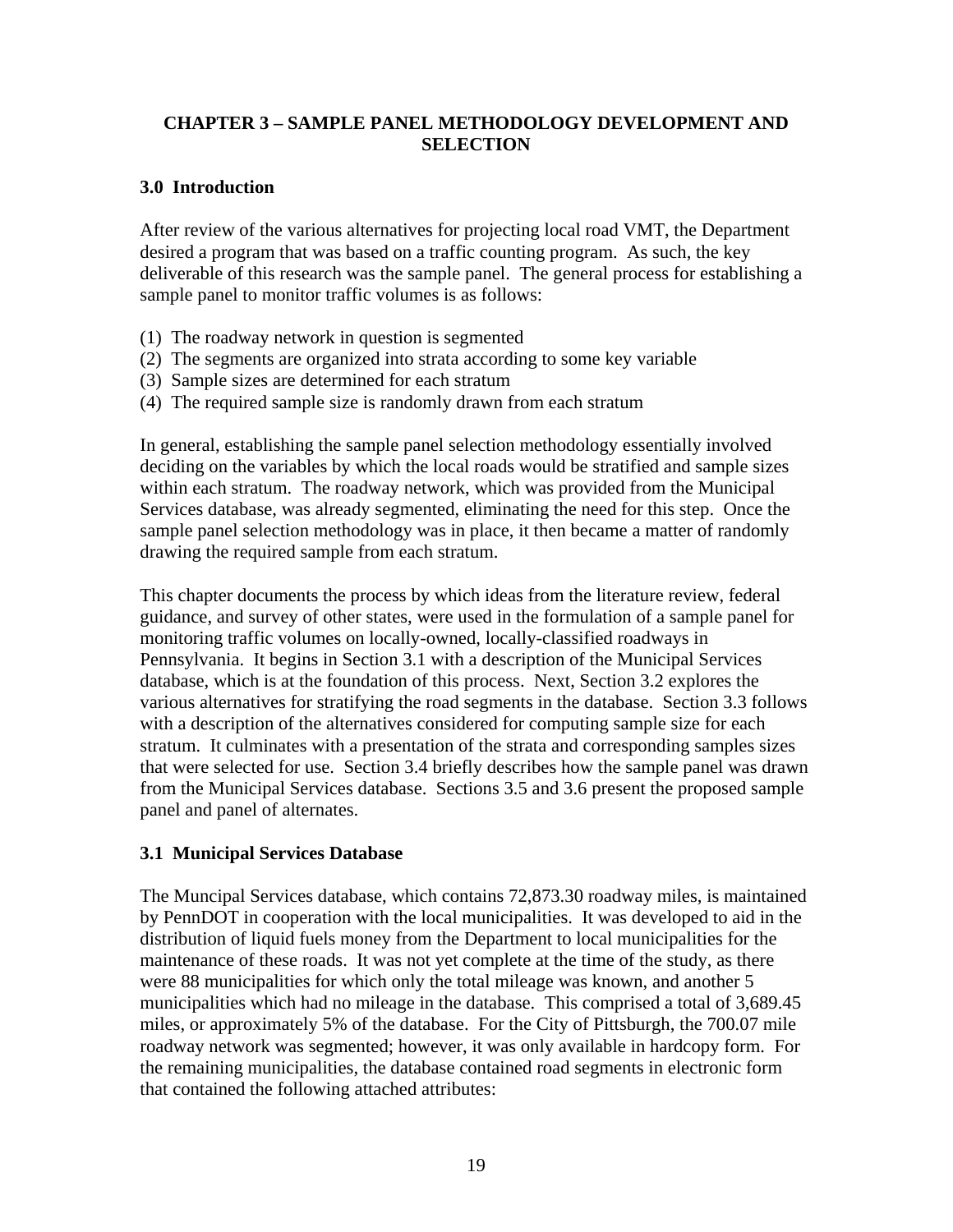- County
- Municipality
- Road Name
- Beginning and Ending Termini of the Segment
- Length
- Urban/Rural Designation

The Urban/Rural designation was a numerical code between 1 and 4 as follows:

- $1 =$ Rural
- $2 =$  Small Urban (population between 5,000 and 49,999)
- $3 =$  Urbanized (population between 50,000 and 199,999)
- $4 =$  Urbanized (population 200,000 and greater)

Some minimal cleaning of the data was required to fill in blank entries, however, in general, the database was used in the condition in which it was provided. Some key statistics from the electronic portion of the database (68,215.58 miles or 94%):

Number of Segments: 336,693 Average Segment Length in Rural Areas: 0.41 miles Average Segment Length in Small Urban Areas: 0.10 miles Average Segment Length in Urbanized (50k to 200k population): 0.10 miles Average Segment Length in Urbanized (>200k population): 0.12 miles Maximum Segment Length in Rural Areas: 9.61 miles Maximum Segment Length in All Urban Areas: 5.29 miles

In the entire database, there were 42828.44 rural miles and 30044.86 urbanized miles.

As noted earlier, for some municipalities, only total mileage was available. In these cases, there were no segmented roadway links, and proportion of mileage in each of the urban / rural areas was estimated using other databases available to the Department, including a local road GIS database published in 2005. These municipalities are as follows:

- Bonneauville borough, Adams County
- East Berlin borough, Adams County
- Fairfield borough, Adams County
- McSherrystown borough, Adams County
- Clairton city, Allegheny County
- Duquesne city, Allegheny County
- Forward township, Allegheny County
- Frazer township, Allegheny County
- McKeesport city, Allegheny County
- Munhall borough, Allegheny County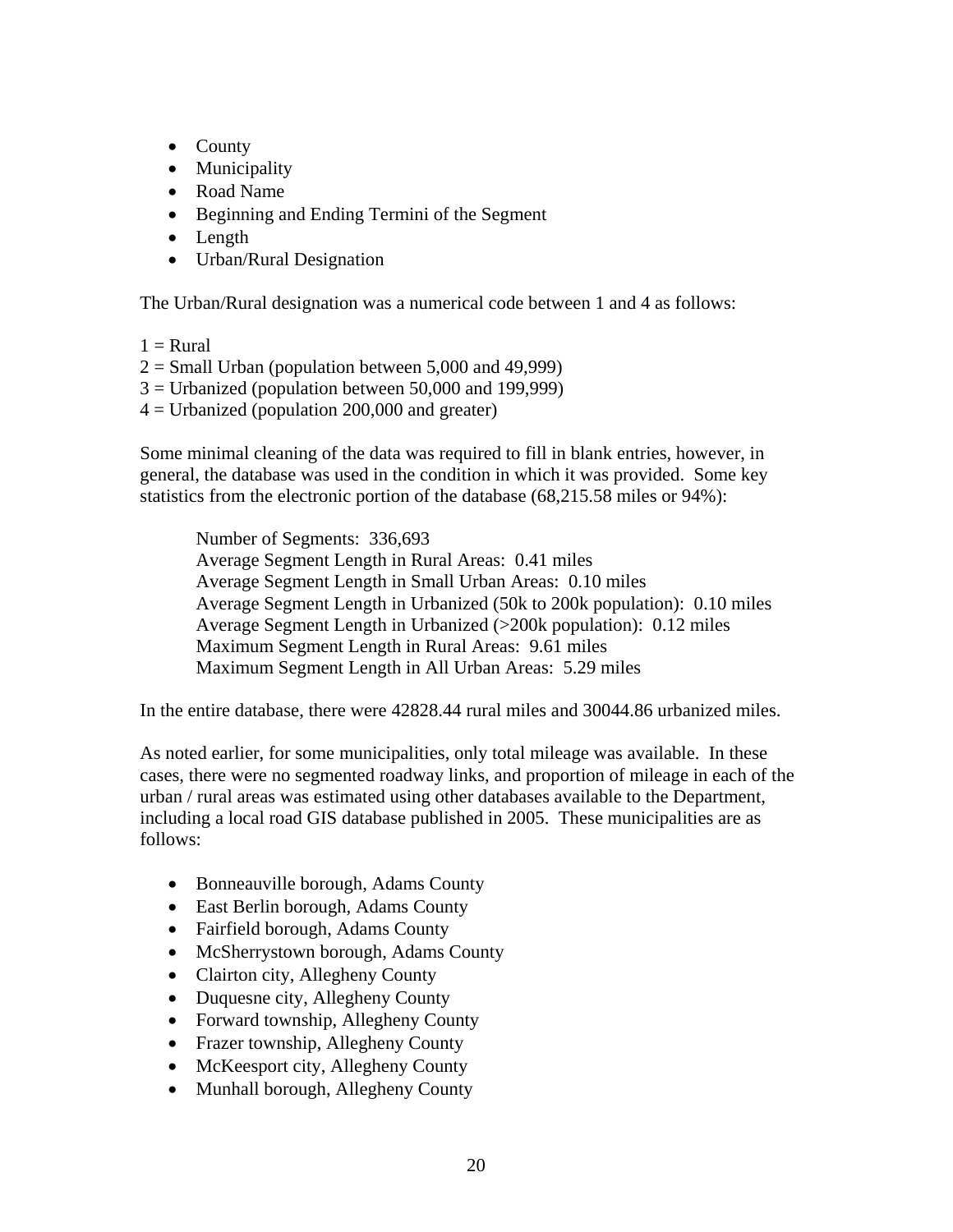- North Braddock borough, Allegheny County
- North Versailles township, Allegheny County
- Wilkinsburg borough, Allegheny County
- German township, Fayette County
- Archbald borough, Lackawanna County
- Blakely borough, Lackawanna County
- Carbondale city, Lackawanna County
- Clarks Summit borough, Lackawanna County
- Covington township, Lackawanna County
- Dunmore borough, Lackawanna County
- Jessup borough, Lackawanna County
- Olyphant borough, Lackawanna County
- Ransom township, Lackawanna County
- Roaring Brook township, Lackawanna County
- Scranton city, Lackawanna County
- South Abington township, Lackawanna County
- Taylor borough, Lackawanna County
- Vandling borough, Lackawanna County
- East Donegal township, Lancaster County
- East Hempfield township, Lancaster County
- Mount Joy township, Lancaster County
- Catasauqua borough, Lehigh County
- Emmaus borough, Lehigh County
- Hanover township, Lehigh County
- Lower Macungie township, Lehigh County
- North Whitehall township, Lehigh County
- Salisbury township, Lehigh County
- South Whitehall township, Lehigh County
- Upper Macungie township, Lehigh County
- Upper Milford township, Lehigh County
- Upper Saucon township, Lehigh County
- Washington township, Lehigh County
- Whitehall township, Lehigh County
- Dallas township, Luzerne County
- Hazleton city, Luzerne County
- Kingston borough, Luzerne County
- Kingston township, Luzerne County
- Nanticoke city, Luzerne County
- Newport township, Luzerne County
- Pittston township, Luzerne County
- Plains township, Luzerne County
- Rice township, Luzerne County
- Swoyersville borough, Luzerne County
- West Pittston borough, Luzerne County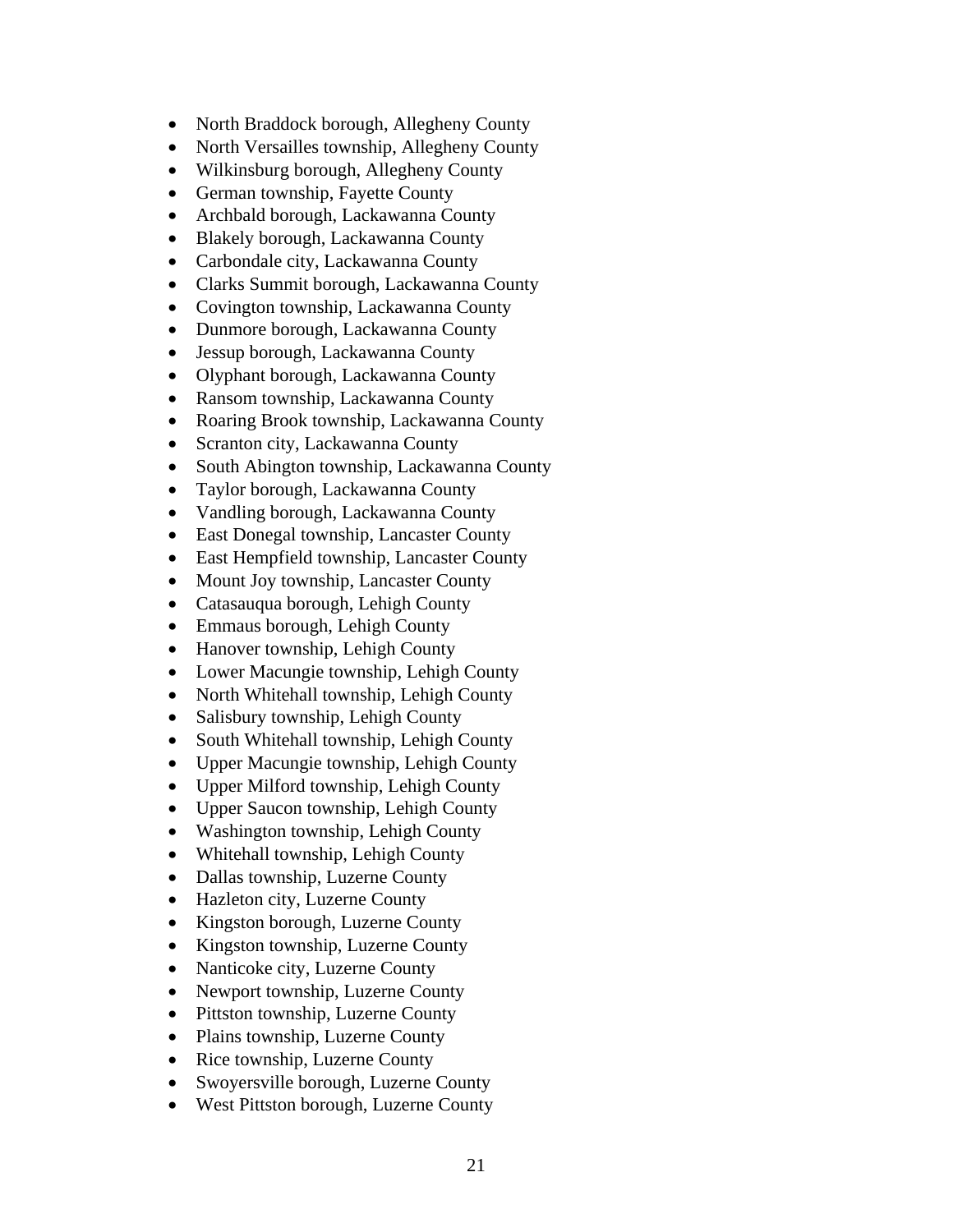- Wilkes-Barre township, Luzerne County
- Chestnuthill township, Monroe County
- Bethlehem city, Northampton County
- Easton city, Northampton County
- Dingman township, Pike County
- Lackawaxen township, Pike County
- Blythe township, Schuylkill County
- East Brunswick township, Schuylkill County
- Upper Mahantongo township, Schuylkill County
- Apolacon township, Susquehanna County
- Auburn township, Susquehanna County
- Choconut township, Susquehanna County
- Franklin township, Susquehanna County
- Harford township, Susquehanna County
- Herrick township, Susquehanna County
- Jackson township, Susquehanna County
- Jessup township, Susquehanna County
- Lathrop township, Susquehanna County
- Lenox township, Susquehanna County
- Liberty township, Susquehanna County
- Middletown township, Susquehanna County
- New Milford township, Susquehanna County
- Oakland township, Susquehanna County
- Cherry Ridge township, Wayne County
- Manchester township, Wayne County
- Oregon township, Wayne County
- Unity township, Westmoreland County
- Braintrim township, Wyoming County
- Clinton township, Wyoming County
- Meshoppen borough, Wyoming County
- Monroe township, Wyoming County
- Goldsboro borough, York County

Additionally, the following five municipalities had zero mileage in the database:

- New Morgan borough, Berks County
- Colebrook township, Clinton County
- Valley-Hi borough, Fulton County
- Cold Spring township, Lebanon County
- Green Hills borough, Washington County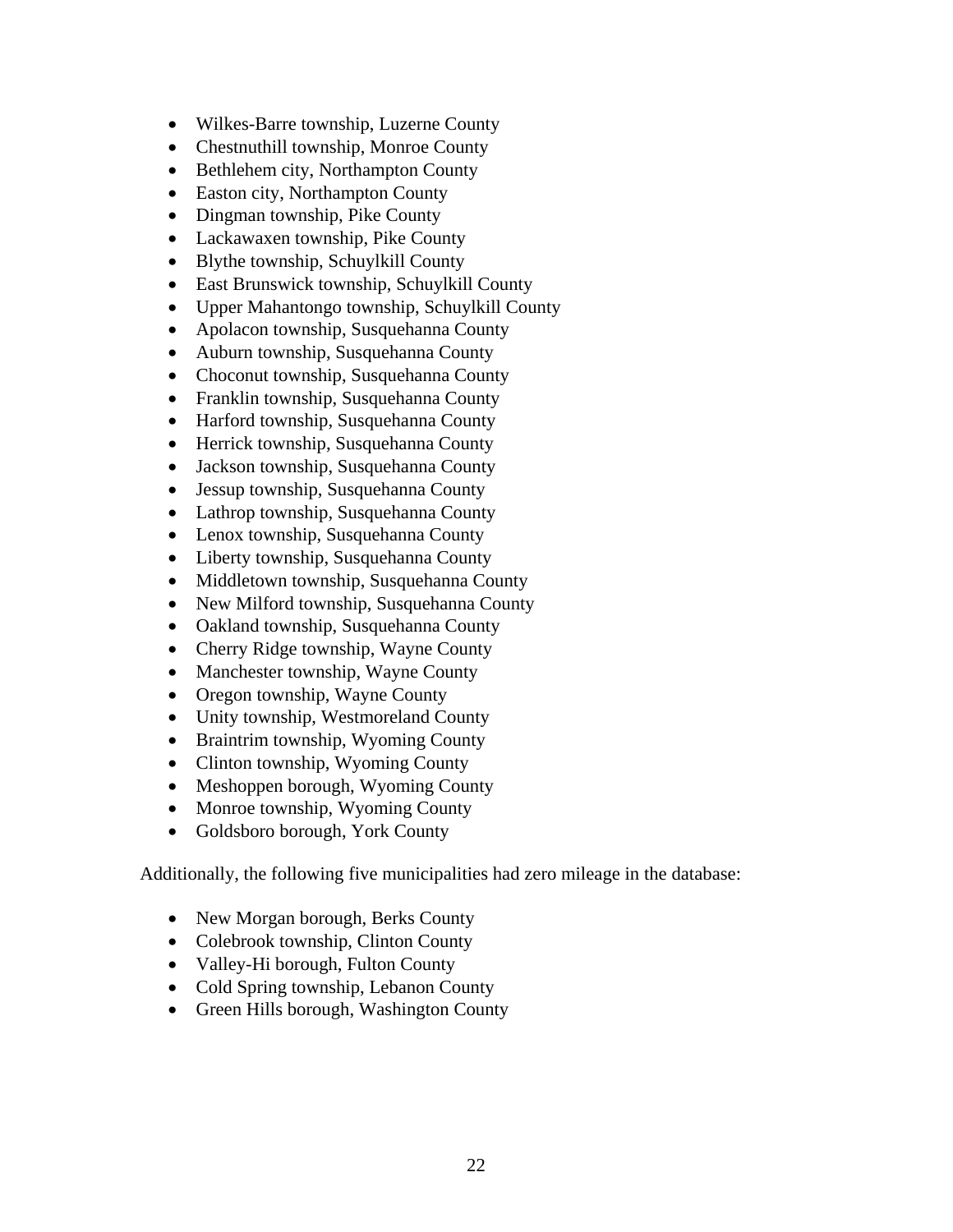#### **3.2 Stratification Alternatives**

The sampling strategies contained in HPMS promote stratified sampling of AADT when the strata are setup according to AADT. This is somewhat of a "best case scenario" when the population is grouped according to the variable to be measured. In this case, AADT was not available in the Municipal Services database, therefore AADT could not be used as the stratification variable. The objective in identifying a stratification variable was to either (1) find a good surrogate for AADT, which ideally would yield a stratified population that would be similar to one that could be directly stratified by AADT; or to (2) stratify the database according to the structure in which the results need to be reported, thus ensuring that each reported number would be based on an adequate sample.

A number of different variables were considered for stratifying the local roads database. Since the Municipal Services database contained a "Municipality" field, any data that could be queried at the municipal level could be used as a stratification variable.

Using the census data, the following data were queried at the municipal level for possible attachment to the road segments in the Municipal Services database:

- Population
- Housing Units
- Employment
- Total Area
- Roadway Miles (from Municipal Services database)

From these basic measures, a number of combinations were computed, including:

- Population Density
- Household Density
- Employment Density
- Housing Units + Employment / Roadway Miles

For each of these measures, basic statistics such as average and range were computed across all municipalities. The municipalities were also sorted by each measure to determine if the order appealed to common sense, and if those at the top and bottom appeared reasonable. In the end, none instilled sufficient confidence in the research team to be used as a surrogate for AADT in the stratification process.

Since the research team did not have confidence in the potential surrogate measures for AADT, it was decided to stratify the roadway segments according to the manner in which the VMT estimates would be made. It was indicated by the Department that VMT estimates would be made at the county level for each of the four urban / rural codes. Therefore, this scheme was selected as the basis for stratifying the roadway segments. Table 3-1 contains the mileage in each of the strata.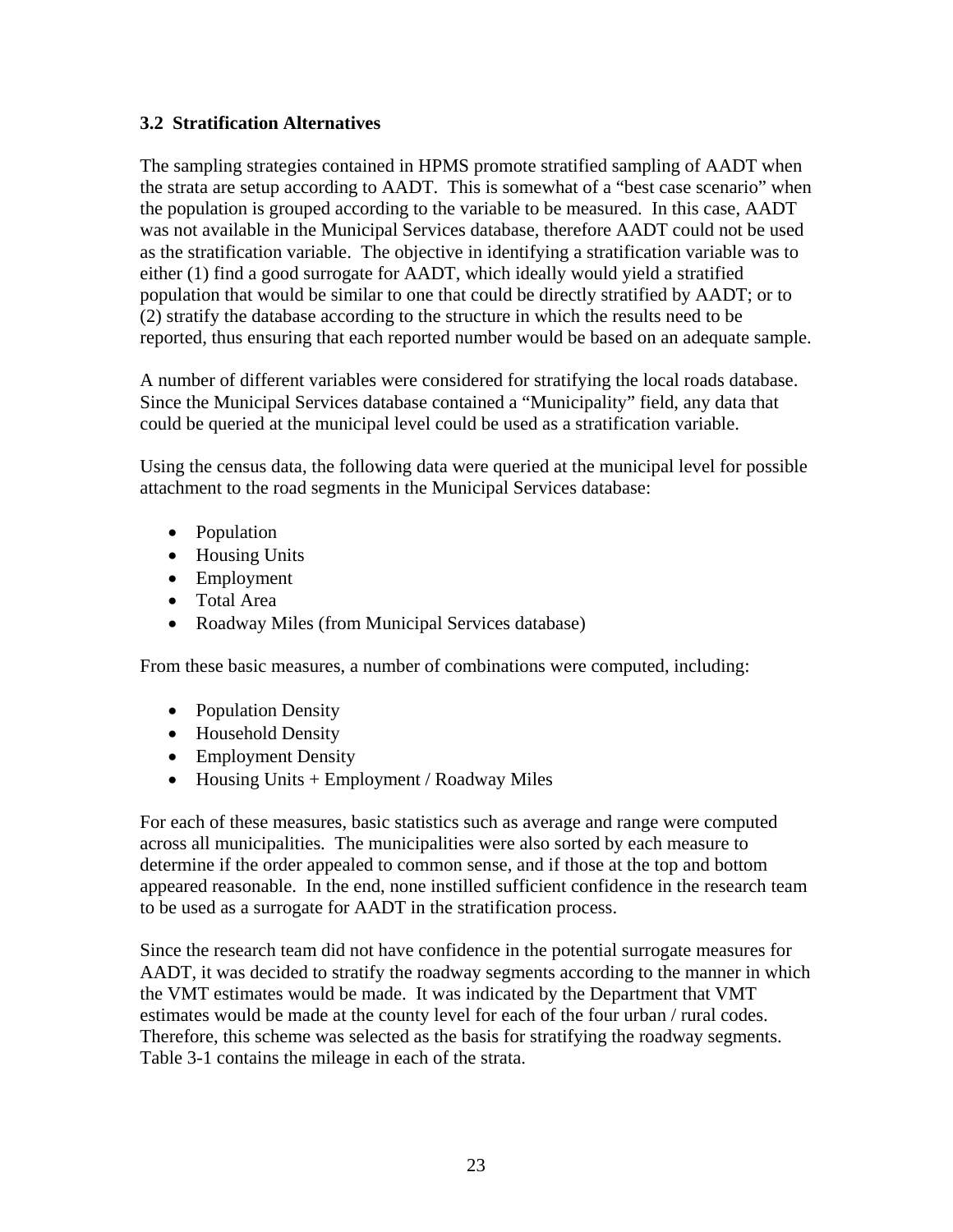| County                   | Code 1 Mi | Code 2 Mi | Code 3 Mi | Code 4 Mi |
|--------------------------|-----------|-----------|-----------|-----------|
| <b>Adams County</b>      | 696.09    | 107.17    | 0.00      | 0.00      |
| <b>Allegheny County</b>  | 94.19     | 0.00      | 0.00      | 3777.97   |
| <b>Armstrong County</b>  | 999.95    | 121.35    | 0.00      | 18.53     |
| <b>Beaver County</b>     | 376.12    | 0.00      | 0.00      | 595.88    |
| <b>Bedford County</b>    | 903.13    | 0.00      | 0.00      | 0.00      |
| <b>Berks County</b>      | 1283.99   | 59.99     | 81.24     | 755.84    |
| <b>Blair County</b>      | 350.65    | 32.70     | 309.91    | 0.00      |
| <b>Bradford County</b>   | 1533.78   | 49.94     | 0.00      | 0.00      |
| <b>Bucks County</b>      | 436.28    | 0.00      | 0.00      | 1886.59   |
| <b>Butler County</b>     | 1054.09   | 249.11    | 0.00      | 216.04    |
| Cambria County           | 522.12    | 157.10    | 293.59    | 0.00      |
| <b>Cameron County</b>    | 122.31    | 0.00      | 0.00      | 0.00      |
| <b>Carbon County</b>     | 311.50    | 16.67     | 6.07      | 55.88     |
| <b>Centre County</b>     | 575.09    | 60.30     | 180.58    | 0.00      |
| <b>Chester County</b>    | 649.17    | 82.68     | 65.06     | 1475.43   |
| <b>Clarion County</b>    | 919.00    | 22.14     | 0.00      | 0.00      |
| <b>Clearfield County</b> | 966.32    | 154.25    | 0.00      | 0.00      |
| <b>Clinton County</b>    | 317.09    | 75.95     | 0.00      | 0.00      |
| Columbia County          | 729.23    | 147.71    | 0.00      | 0.00      |
| <b>Crawford County</b>   | 1354.28   | 131.51    | 0.00      | 0.00      |
| <b>Cumberland County</b> | 561.51    | 176.95    | 0.00      | 417.33    |
| Dauphin County           | 460.19    | 4.44      | 0.00      | 691.30    |
| <b>Delaware County</b>   | 0.00      | 0.00      | 0.00      | 1245.45   |
| Elk County               | 319.93    | 49.43     | 0.00      | 0.00      |
| Erie County              | 946.79    | 80.97     | 599.07    | 0.00      |
| <b>Fayette County</b>    | 890.37    | 64.83     | 284.09    | 14.99     |
| <b>Forest County</b>     | 157.66    | 0.00      | 0.00      | 0.00      |
| <b>Franklin County</b>   | 698.61    | 275.12    | 8.17      | 0.00      |
| <b>Fulton County</b>     | 315.92    | 0.00      | 0.00      | 0.00      |
| <b>Greene County</b>     | 893.75    | 33.88     | 0.00      | 0.00      |
| Huntingdon County        | 594.99    | 27.46     | 0.00      | 0.00      |
| Indiana County           | 1099.46   | 119.82    | 0.00      | 0.00      |
| Jefferson County         | 799.66    | 36.64     | 0.00      | 0.00      |
| Juniata County           | 372.57    | 0.00      | 0.00      | 0.00      |
| Lackawanna County        | 279.61    | 0.00      | 0.00      | 647.69    |
| <b>Lancaster County</b>  | 1336.22   | 131.58    | 0.00      | 1171.42   |
| Lawrence County          | 512.79    | 200.91    | 0.00      | 42.05     |
| Lebanon County           | 405.27    | 0.00      | 279.35    | 68.94     |
| Lehigh County            | 433.77    | 0.00      | 0.00      | 977.81    |
| Luzerne County           | 666.12    | 21.91     | 222.31    | 659.84    |
| <b>Lycoming County</b>   | 880.51    | 47.66     | 263.61    | 0.00      |
| <b>McKean County</b>     | 424.09    | 45.00     | 0.00      | 0.00      |
| <b>Mercer County</b>     | 916.84    | 69.54     | 0.00      | 199.01    |

Table 3-1 Local Road Mileage According to the Selected Stratification Scheme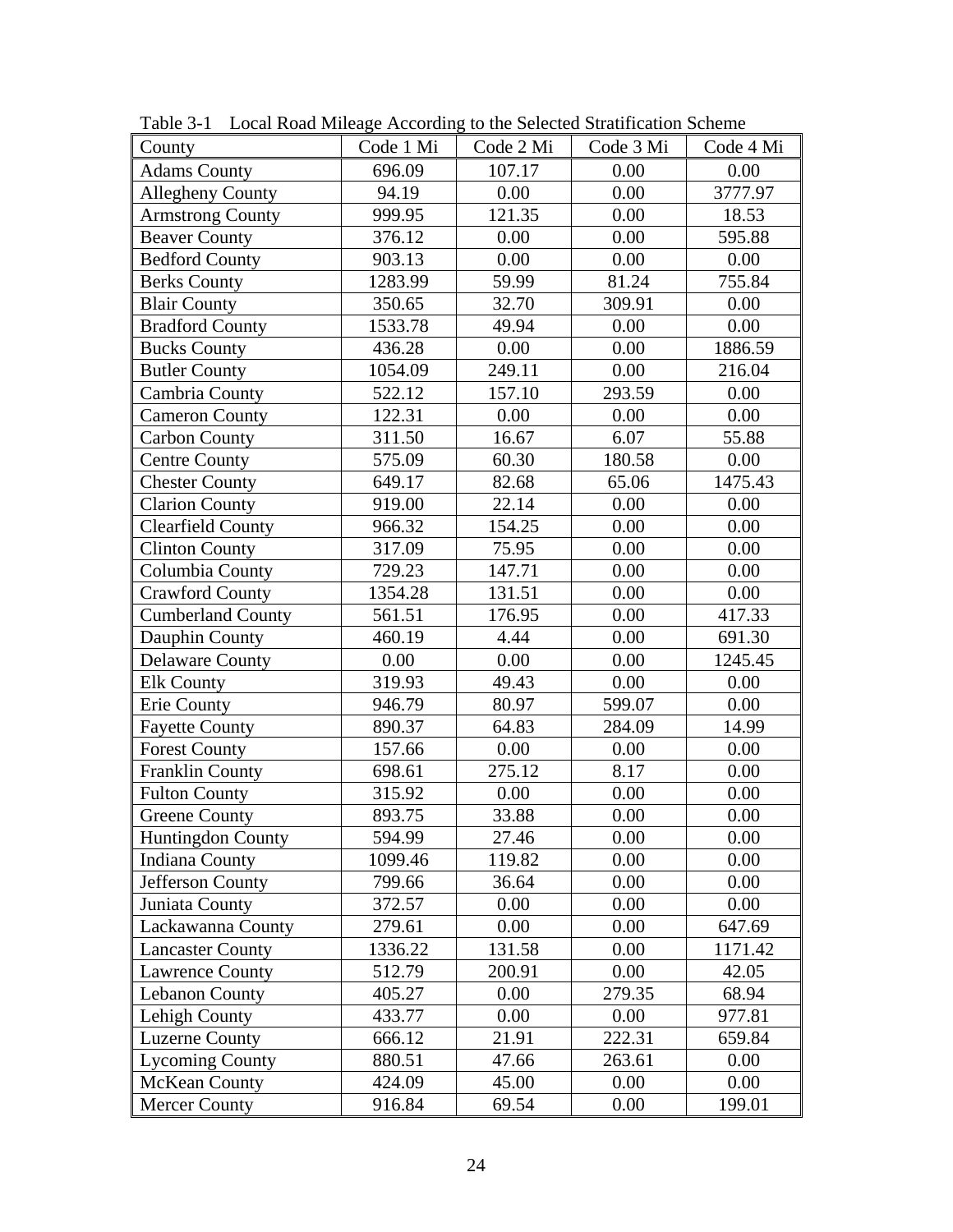| County                     | Code 1 Mi | Code 2 Mi | Code 3 Mi | Code 4 Mi |
|----------------------------|-----------|-----------|-----------|-----------|
| <b>Mifflin County</b>      | 288.91    | 77.76     | 0.00      | 0.00      |
| Monroe County              | 621.10    | 370.78    | 0.00      | 0.00      |
| <b>Montgomery County</b>   | 155.03    | 0.00      | 190.81    | 2027.91   |
| <b>Montour County</b>      | 197.78    | 27.44     | 0.00      | 0.00      |
| <b>Northampton County</b>  | 451.71    | 0.00      | 0.00      | 927.40    |
| Northumberland County      | 643.60    | 198.94    | 0.00      | 0.00      |
| Perry County               | 574.35    | 0.00      | 0.00      | 25.11     |
| Pike County                | 247.87    | 0.00      | 0.00      | 0.00      |
| <b>Potter County</b>       | 633.21    | 0.00      | 0.00      | 0.00      |
| Schuylkill County          | 903.42    | 308.48    | 20.46     | 0.00      |
| <b>Snyder County</b>       | 440.79    | 48.04     | 0.00      | 0.00      |
| <b>Somerset County</b>     | 1196.85   | 48.66     | 26.50     | 0.00      |
| <b>Sullivan County</b>     | 296.97    | 0.00      | 0.00      | 0.00      |
| Susquehanna County         | 1053.10   | 0.00      | 13.93     | 7.51      |
| <b>Tioga County</b>        | 1134.89   | 0.00      | 0.00      | 0.00      |
| <b>Union County</b>        | 240.26    | 57.23     | 0.00      | 0.00      |
| Venango County             | 688.36    | 115.81    | 0.00      | 0.00      |
| <b>Warren County</b>       | 542.03    | 60.84     | 0.00      | 0.00      |
| <b>Washington County</b>   | 1051.05   | 35.34     | 198.88    | 400.36    |
| <b>Wayne County</b>        | 670.66    | 21.31     | 0.00      | 2.88      |
| <b>Westmoreland County</b> | 913.42    | 61.69     | 139.09    | 1088.06   |
| <b>Wyoming County</b>      | 390.05    | 0.00      | 0.00      | 4.87      |
| <b>York County</b>         | 1332.02   | 194.64    | 792.01    | 160.42    |
| Philadelphia County        | 0.00      | 0.00      | 0.00      | 2025.95   |

## **3.3 Sample Size Alternatives**

The starting point for the computation of sample size of each stratum was the HPMS equation provided in Section 2.1. Using the Z values corresponding to 80% confidence and precision rates of 10% yielded sample sizes of approximately 25 for each stratum. Increasing the confidence to 90% yielded sample sizes of approximately 45 for each stratum. At 90% confidence – 10% precision, a total sample size of approximately 7,000 was computed, which PennDOT considered to be in line with the amount of resources available to devote to this endeavor.

It was interesting to note that the sample size was almost completely insensitive to the mileage in each stratum. Therefore, strata with vastly different amounts of mileage had the same number of count locations predicted by the sample size equation. These proved problematic as some of low mileage strata had more than one count location per mile of roadway, while some of the high mileage strata would have been sampled only once per 50 to 100 miles of roadway. This was counter-intuitive and not considered to be acceptable.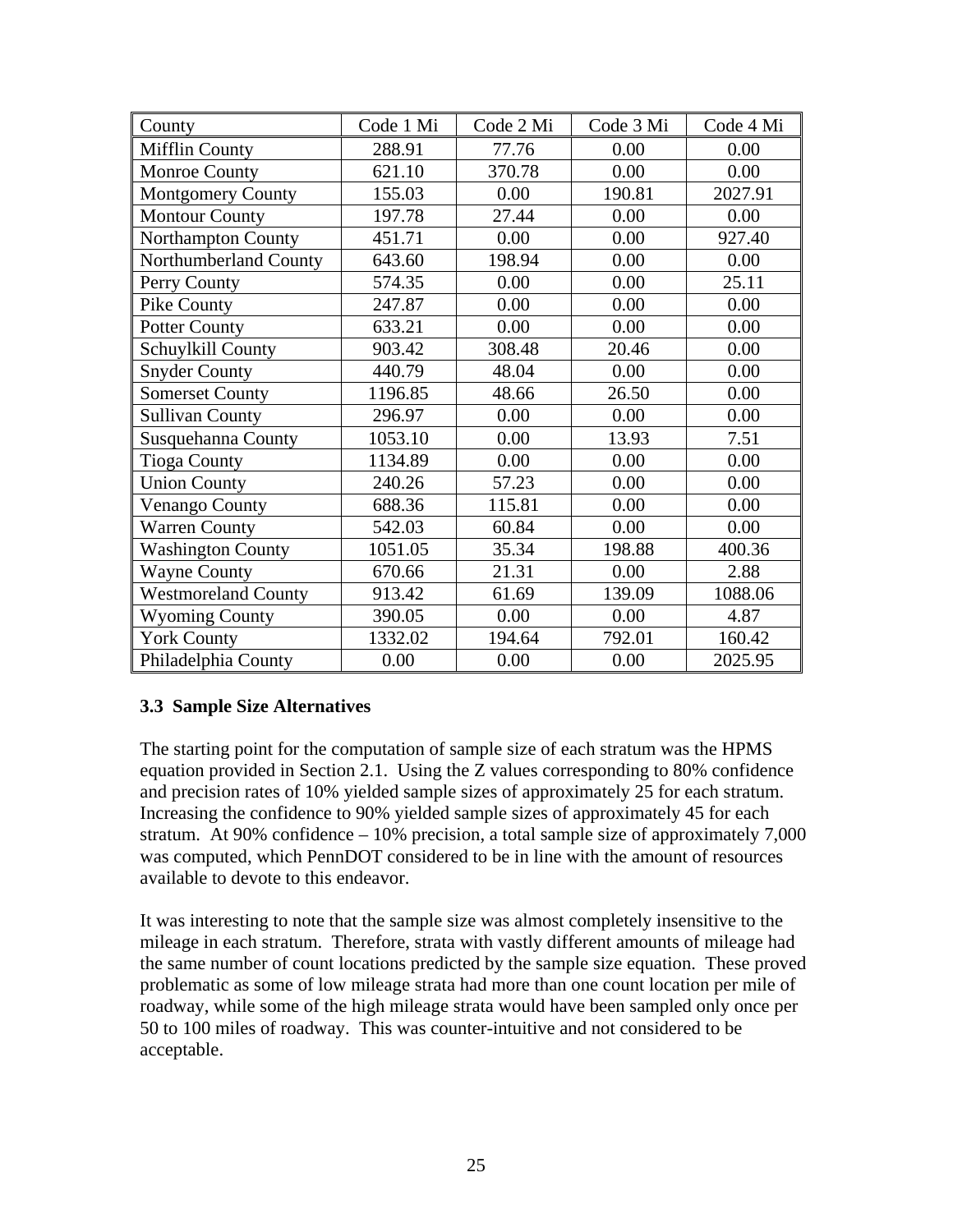Instead of a bottom-up approach in which the sample size computation is performed individually for each stratum, it was decided that a top-down approach would be used with proportional sampling. Since a total sample size 7,000 was consistent with the original 90-10 computations and the resources available to PennDOT, it was accepted as the total sample size. The number counts in each stratum were then assigned in proportion to the mileage in each stratum in the following manner:

1. The target sampling rate in rural areas was one count every 15 miles.

2. The target sampling rate in urban areas was one count every 7 miles.

3. The minimum sample size for a stratum was 10 in rural areas and 5 in urban areas.

4. Any strata with less than 10 miles would not be sampled since this would result in a high density of counts per mileage of roadway. These were all urban areas where a sliver of an urbanized area extended into an adjacent county. There were five such instances with a total mileage of only 26 miles. The VMT estimates for these five areas can be made from the data collected in the remainder of the respective urbanized area. The omitted areas, listed by Urban/Rural Destination Code and county, are as follows:

- Code 3 mileage in Carbon County (Allentown / Bethlehem / Easton Urbanized Area)
- Code 2 mileage in Dauphin County (Elizabethtown Urbanized Area See Lancaster County)
- Code 4 mileage in Susquehanna County (Scranton / Wilkes-Barre Urbanized Area)
- Code 4 mileage in Wayne County (Scranton / Wilkes-Barre Urbanized Area)
- Code 4 mileage in Wyoming County (Scranton / Wilkes-Barre Urbanized Area)

Table 3-2 presents the sample sizes by stratum for the sample panel. There are a total of 7,171 counts over 152 strata. There is on average one count for every 10.2 miles of roadway.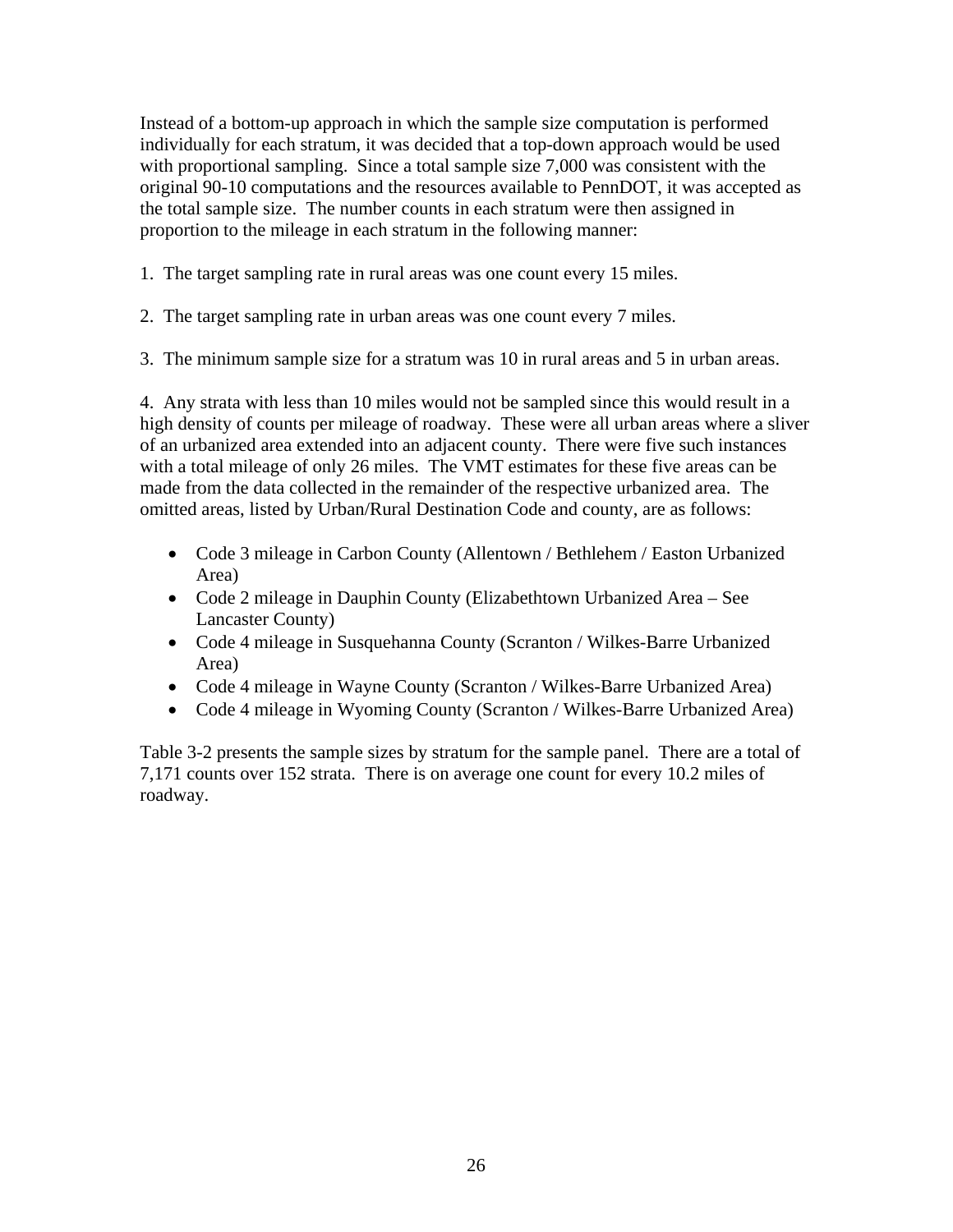| County                   | Code 1 | Code 2         | Code 3 | Code 4 |
|--------------------------|--------|----------------|--------|--------|
| <b>Adams County</b>      | 46     | 15             |        |        |
| Allegheny County         | 10     |                |        | 540    |
| <b>Armstrong County</b>  | 67     | 17             |        | 5      |
| <b>Beaver County</b>     | 25     |                |        | 85     |
| <b>Bedford County</b>    | 60     |                |        |        |
| <b>Berks County</b>      | 86     | 9              | 12     | 108    |
| <b>Blair County</b>      | 23     | $\overline{5}$ | 44     |        |
| <b>Bradford County</b>   | 102    | $\overline{7}$ |        |        |
| <b>Bucks County</b>      | 29     |                |        | 270    |
| <b>Butler County</b>     | 70     | 36             |        | 31     |
| Cambria County           | 35     | 22             | 42     |        |
| <b>Cameron County</b>    | 10     |                |        |        |
| <b>Carbon County</b>     | 21     | 5              |        | 8      |
| <b>Centre County</b>     | 38     | 9              | 26     |        |
| <b>Chester County</b>    | 43     | 12             | 9      | 211    |
| <b>Clarion County</b>    | 61     | $\sqrt{5}$     |        |        |
| <b>Clearfield County</b> | 64     | 22             |        |        |
| <b>Clinton County</b>    | 21     | 11             |        |        |
| Columbia County          | 49     | 21             |        |        |
| <b>Crawford County</b>   | 90     | 19             |        |        |
| <b>Cumberland County</b> | 37     | 25             |        | 60     |
| Dauphin County           | 31     |                |        | 99     |
| Delaware County          |        |                |        | 178    |
| <b>Elk County</b>        | 21     | $\overline{7}$ |        |        |
| <b>Erie County</b>       | 63     | 12             | 86     |        |
| <b>Fayette County</b>    | 59     | 9              | 41     | 5      |
| <b>Forest County</b>     | 11     |                |        |        |
| <b>Franklin County</b>   | 47     | 39             |        |        |
| <b>Fulton County</b>     | 21     |                |        |        |
| <b>Greene County</b>     | 60     | 5              |        |        |
| <b>Huntingdon County</b> | 40     | 5              |        |        |
| Indiana County           | 73     | 17             |        |        |
| Jefferson County         | 53     | 5              |        |        |
| Juniata County           | 25     |                |        |        |
| Lackawanna County        | 19     |                |        | 93     |
| <b>Lancaster County</b>  | 89     | 19             |        | 167    |
| <b>Lawrence County</b>   | 34     | 29             |        | 6      |
| <b>Lebanon County</b>    | 27     |                | 40     | 10     |
| Lehigh County            | 29     |                |        | 140    |
| Luzerne County           | 44     | 5              | 32     | 94     |
| <b>Lycoming County</b>   | 59     | $\overline{7}$ | 38     |        |
| McKean County            | 28     | 6              |        |        |
| <b>Mercer County</b>     | 61     | 10             |        | 28     |

Table 3-2 Sample Sizes by Stratum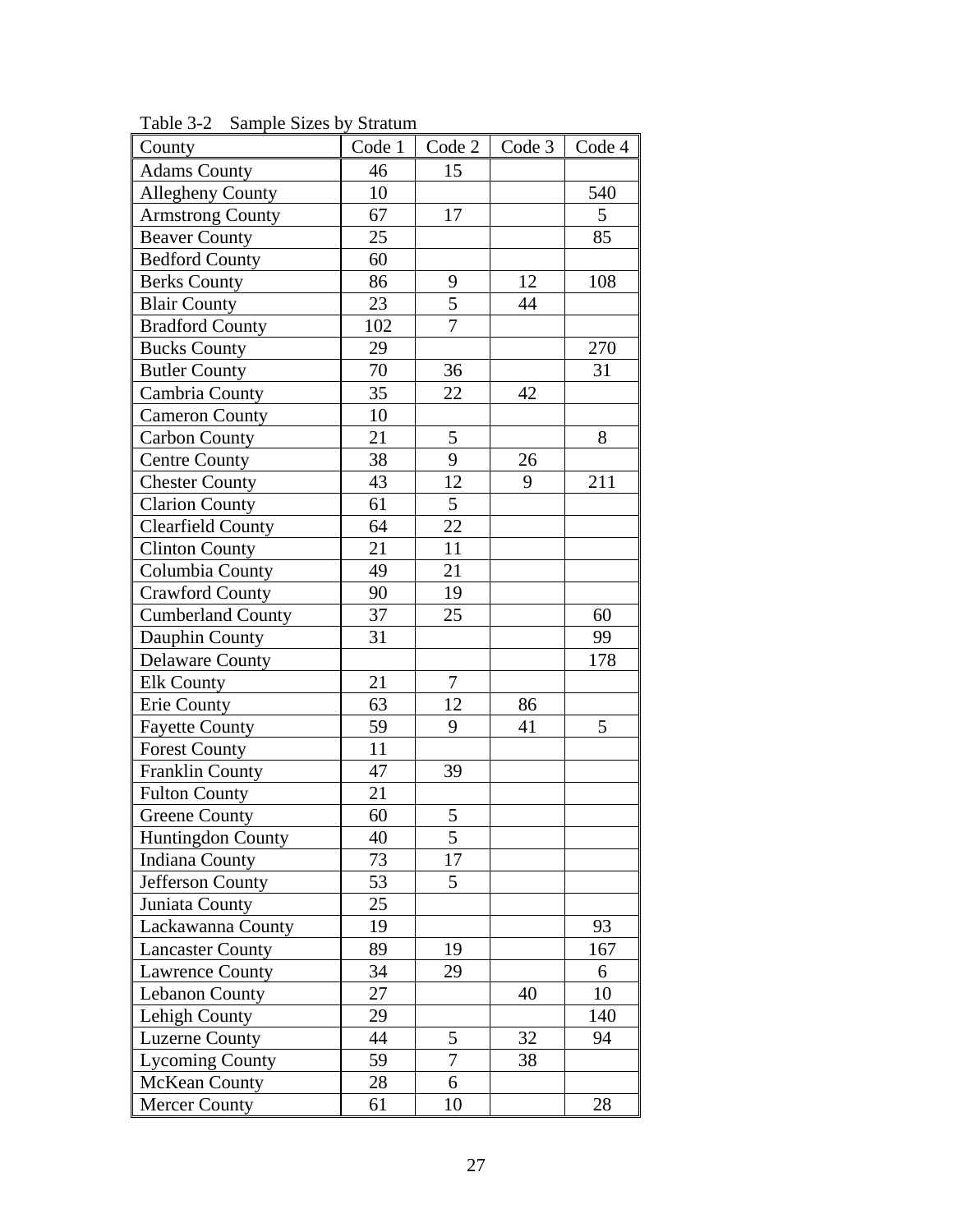| County                     | Code 1 | Code 2         | Code 3 | Code 4 |
|----------------------------|--------|----------------|--------|--------|
| <b>Mifflin County</b>      | 19     | 11             |        |        |
| Monroe County              | 41     | 53             |        |        |
| Montgomery County          | 10     |                | 27     | 290    |
| <b>Montour County</b>      | 13     | 5              |        |        |
| Northampton County         | 30     |                |        | 132    |
| Northumberland County      | 43     | $28\,$         |        |        |
| Perry County               | 38     |                |        | 5      |
| Pike County                | 17     |                |        |        |
| <b>Potter County</b>       | 42     |                |        |        |
| Schuylkill County          | 60     | 44             | 5      |        |
| <b>Snyder County</b>       | 29     | $\overline{7}$ |        |        |
| <b>Somerset County</b>     | 80     | $\overline{7}$ | 5      |        |
| <b>Sullivan County</b>     | 20     |                |        |        |
| Susquehanna County         | 70     |                | 5      |        |
| <b>Tioga County</b>        | 76     |                |        |        |
| <b>Union County</b>        | 16     | 8              |        |        |
| Venango County             | 46     | 17             |        |        |
| <b>Warren County</b>       | 36     | 9              |        |        |
| <b>Washington County</b>   | 70     | $\overline{5}$ | 28     | 57     |
| <b>Wayne County</b>        | 45     | $\overline{5}$ |        |        |
| <b>Westmoreland County</b> | 61     | 9              | 20     | 155    |
| <b>Wyoming County</b>      | 26     |                |        |        |
| <b>York County</b>         | 89     | 28             | 113    | 23     |
| Philadelphia County        |        |                |        | 289    |

It should be noted that the counts will be collected over a number of years, perhaps as long as 10 years. It is recommended that the Department evaluate the proposed plan at interim points over that time period. As part of any evaluations, it is recommended to bear in mind the sample size of 45, which generally corresponds to 90% confidence and 10% precision using the HPMS equation. For strata with large sample sizes, such as the Code 4 mileage in Philadelphia County, a sample size of 45 may prove to be adequate, thus allowing resources to be devoted elsewhere if desired. As a general rule, the Department may not want to collect more than 45 counts in any stratum without performing precision analysis and verifying that additional counts are needed or desired.

Likewise, as the counts are performed and the variability in the counts is revealed, the statistical analysis could and likely should be revisited. A key variable in the HPMS sample size equation is the coefficient of variation of the AADT data, which can be computed with the mean and standard deviation of the collected traffic counts. A value of 0.4 was used in the calculations performed in this research, as both the total sample size of 7,000 and the stratum sample size of 45 are both based on this number. If the counts on local roads are less variable, then fewer counts might be justified, or vice versa. The plan reflected in Table 3-2 should be viewed as a starting point that was based on limited information, and that will evolve as more information becomes available.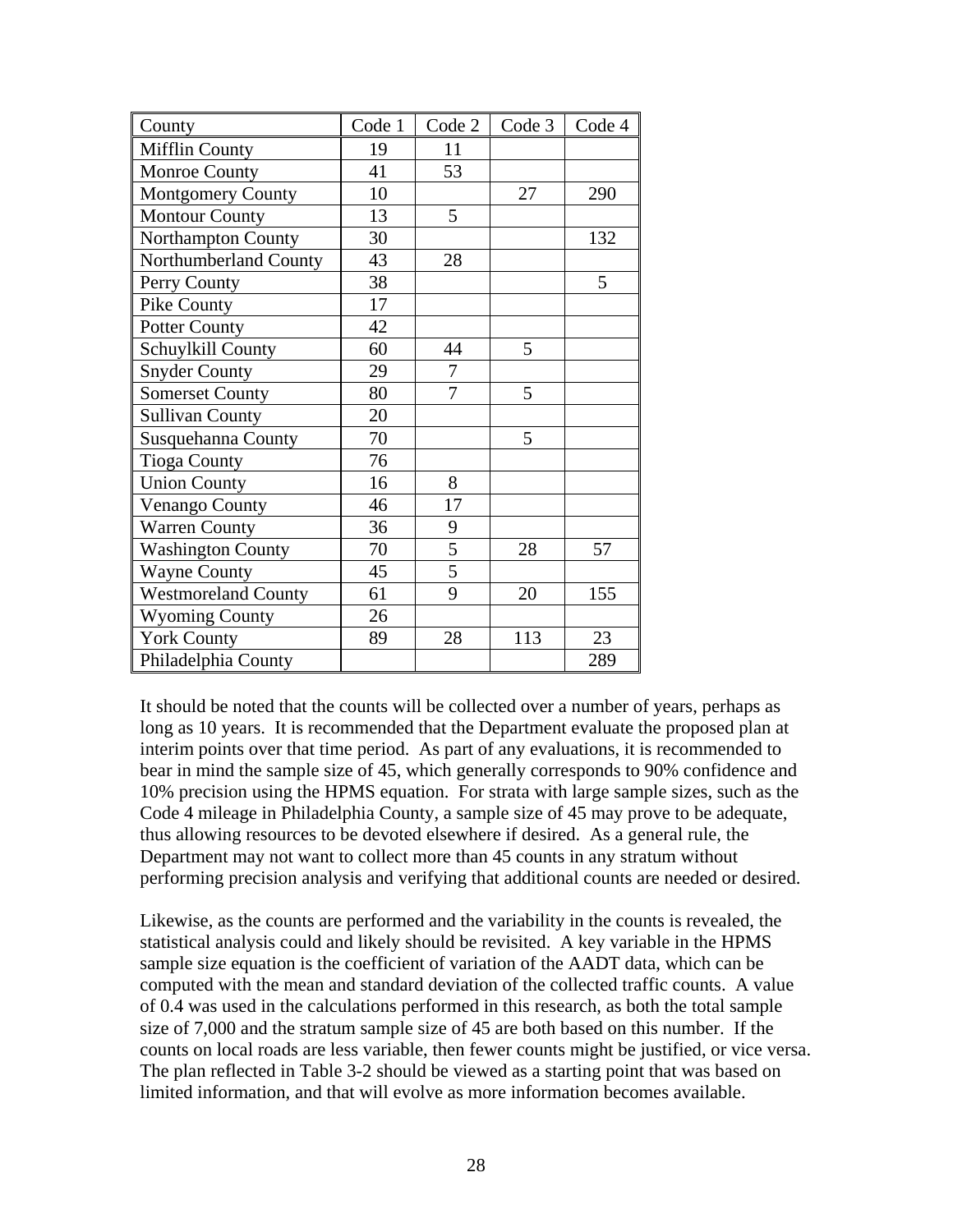# **3.4 Random Selection Process**

The roadway segments to be sampled were drawn from the Municipal Services database using *Microsoft Excel* in the following way:

- 1. A separate *Excel* worksheet was created for each of the 152 stratum.
- 2. If the strata contained municipalities for which the electronic segmented database was not available, an average segment length was applied to the mileage in the stratum, and an appropriate number of "dummy" segments were inserted in the database.
- 3. Each segment was given an identification number, which started at one and skipped no numbers.
- 4. The Random Number Generation Analysis Tool was used to select an appropriate number of segments from the identification number field.
- 5. These segments were flagged, consolidated, and copied into a new workbook entitled "Sample Panel".
- 6. For segments in the City of Pittsburgh, Allegheny County, the selected segment numbers were related to the paper database that was provided, and the locations randomly pulled as appropriate. These were then typed into the "Sample Panel" workbook manually. A reference relating the selected segment and its position (page number and line on the page) in the paper database was also provide in case the Department requires clarification on any of the sites in the City of Pittsburgh.

## **3.5 Proposed Sample Panel**

The proposed sample panel generated in accordance with the methodology set forth in this chapter is provided on the accompanying CD.

## **3.6 Proposed Panel of Alternates**

A panel of alternates was also generated using the exact same procedures as described in this chapter, with the exception that it is designed to be only 10% of the proposed sample panel in size—subject to the same minimum sample sizes of 10 and 5 in rural and urban areas respectively. The panel of alternates is also provided on the accompanying CD.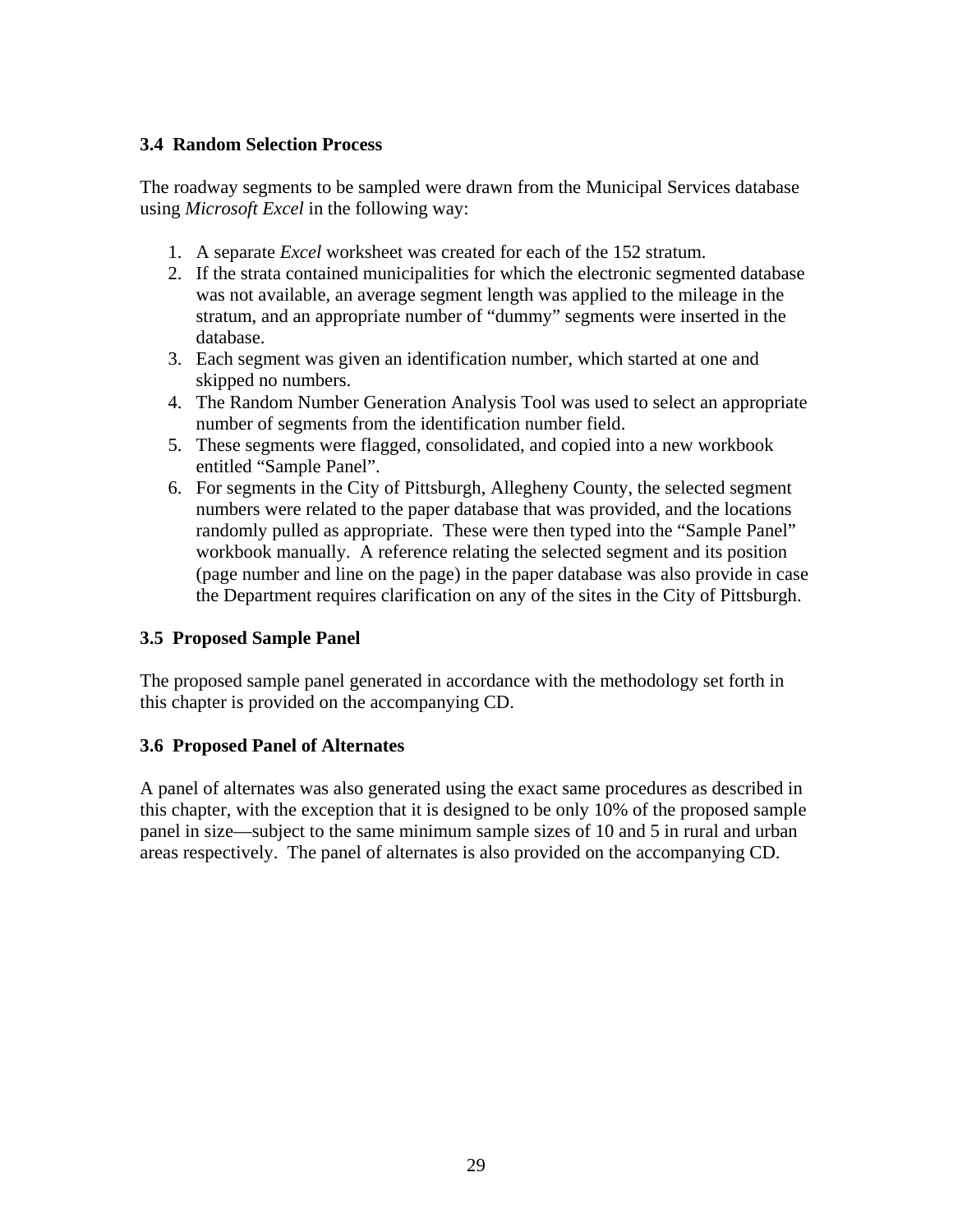## **CHAPTER 4 – CONCLUSIONS AND RECOMMENDATIONS**

#### **4.0 Summary of Research**

This research project aimed to determine a sampling method to collect the data required to produce VMT estimates on local roads owned by municipalities. The proposed research methodology built upon the guidance contained in the TMG and HPMS Field Manual, the experiences of others as discovered through a nationwide survey of state DOTs, and an extensive literature search to develop a plan specific to circumstances facing PennDOT. It was designed to be feasible within the resources available to PennDOT to devote to local road monitoring, and to provide a foundation of data upon which VMT estimates could be made at the county level for each urban / rural code. The end result was a plan that contained 7,171 count stations spread proportionally over 152 strata.

#### **4.1 Recommendations for Implementation**

PennDOT can begin collecting AADT counts at the locations identified in the sample panel immediately. It should be noted that in 88 of the municipalities, specific locations will need to be selected by the Department, as a segmented database was not available for these municipalities. Also, none of the count locations within the selected segments have been identified. This should be done by the data collection technicians in the field at the time of data collection, as it is a function of the type of equipment used in the data collection.

It is anticipated that the 7,171 counts will be spread out over a time frame of up to 10 years. However, PennDOT will likely do as many as feasible at the kick-off to this endeavor. As was noted in Section 3.3, the Department should re-evaluate the overall number of counts, and the sample size in each stratum at various times over the data collection process. Of particular importance will be a precision analysis when 45 counts are accumulated in a given strata, and the coefficient of variation for the AADT data within each strata. As noted, the plan presented in this research is a starting point that was not based on any statistical analysis of local road AADT data. It can be revised as appropriate when data become available.

## **4.2 Recommendations for Future Work**

In the literature review and survey of state practices, there were almost as many ways of monitoring local road traffic as there are states. This is clearly an area where further guidance is needed on a national level. PennDOT may want to consider publishing any results of statistical analysis performed in conjunction with the local road monitoring program. Of interest to others nationwide will also be the evolution of the PennDOT program, any unique arrangements made with municipalities to achieve the required data collection, and any use of advanced technologies to collect, process, or analyze the local road traffic volume database.